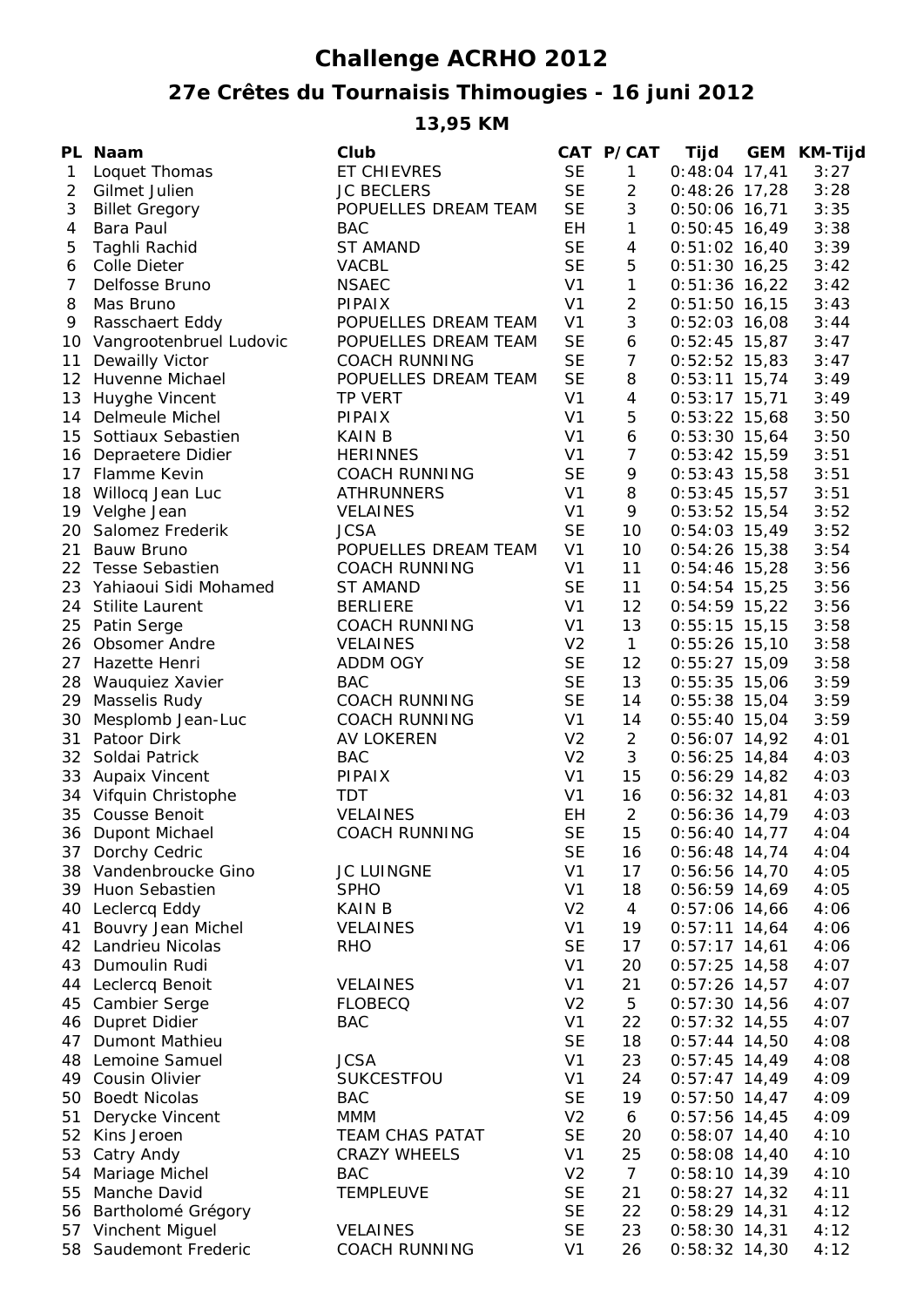|    | PL Naam                    | Club                    |                | CAT P/CAT      | Tijd            | <b>GEM</b> | <b>KM-Tijd</b> |
|----|----------------------------|-------------------------|----------------|----------------|-----------------|------------|----------------|
|    | 59 Lecry Frans             |                         | V <sub>1</sub> | 27             | $0:58:33$ 14,30 |            | 4:12           |
| 60 | <b>Bastien Nicolas</b>     | <b>TRI GT</b>           | <b>SE</b>      | 24             | $0:58:34$ 14,29 |            | 4:12           |
| 61 | Cambier Xavier             | <b>VELAINES</b>         | V <sub>1</sub> | 28             | $0:58:44$ 14,25 |            | 4:13           |
| 62 | Stocman Yannick            | CAP TEAM                | <b>SE</b>      | 25             | $0:58:46$ 14,24 |            | 4:13           |
| 63 | <b>Bossut Chris</b>        | <b>CAP TEAM</b>         | <b>SE</b>      | 26             | $0:58:47$ 14,24 |            | 4:13           |
|    | 64 Chenut Olivier          | <b>COACH RUNNING</b>    | V <sub>1</sub> | 29             | $0:58:56$ 14,20 |            | 4:13           |
| 65 | Leconte Simon              | ENFER DES COLLINES      | <b>SE</b>      | 27             | $0:58:57$ 14,20 |            | 4:14           |
| 66 | Dieryck Pascal             |                         | V <sub>1</sub> | 30             | $0:58:59$ 14,19 |            | 4:14           |
| 67 | Devroede Norbert           | POPUELLES DREAM TEAM    | V <sub>2</sub> | 8              | $0:59:02$ 14,18 |            | 4:14           |
| 68 | Duhem Gerard               | <b>BAC</b>              | V <sub>1</sub> | 31             | $0:59:07$ 14,16 |            | 4:14           |
| 69 | Musette Marc               |                         | <b>SE</b>      | 28             | $0:59:09$ 14,15 |            | 4:14           |
| 70 | Ducobu Patrick             |                         | <b>SE</b>      | 29             | $0:59:10$ 14,15 |            | 4:14           |
| 71 | Deglasse Yvon              |                         | V <sub>2</sub> | 9              | $0:59:13$ 14,13 |            | 4:15           |
|    | 72 Cambier David           |                         | V <sub>1</sub> | 32             | $0:59:29$ 14,07 |            | 4:16           |
| 73 | Trifin Jonathan            | ET ENGHIEN              | <b>SE</b>      | 30             | $0:59:41$ 14,02 |            | 4:17           |
| 74 | Deryckere Nicolas          |                         | EH             | 3              | $0:59:43$ 14,02 |            | 4:17           |
| 75 | Dellemme Bruno             | <b>TEMPLEUVE</b>        | V <sub>1</sub> | 33             | $0:59:45$ 14,01 |            | 4:17           |
|    | 76 Moulin. Luc             |                         | V <sub>1</sub> | 34             | $0:59:50$ 13,99 |            | 4:17           |
| 77 | Scohiez Bernard            | <b>PIPAIX</b>           | V <sub>1</sub> | 35             | $0:59:54$ 13,97 |            | 4:18           |
| 78 | Delaere Wim                | <b>TRAPPISTEN</b>       | V <sub>1</sub> | 36             | 1:00:01 13,95   |            | 4:18           |
|    | 79 Moulin Jordy            | POPUELLES DREAM TEAM    | <b>SE</b>      | 31             | $1:00:03$ 13,94 |            | 4:18           |
|    | 80 Silva Francesco         | <b>BAC</b>              | <b>SE</b>      | 32             | 1:00:08 13,92   |            | 4:19           |
|    | 81 Van De Putte Christophe | <b>HERINNES</b>         | <b>SE</b>      | 33             | 1:00:14 13,90   |            | 4:19           |
|    | 82 Mol Elodie              | <b>VELAINES</b>         | DA             | $\mathbf{1}$   | 1:00:17 13,88   |            | 4:19           |
|    | 83 Duret Christophe        | <b>HERINNES</b>         | <b>SE</b>      | 34             | $1:00:21$ 13,87 |            | 4:20           |
|    | 84 Debaisieux Serge        |                         | V <sub>2</sub> | 10             | 1:00:24 13,86   |            | 4:20           |
|    | 85 Heremans Patrick        | <b>TRI GT</b>           | V <sub>1</sub> | 37             | $1:00:28$ 13,84 |            | 4:20           |
|    | 86 Stocké David            | ET ENGHIEN              | V <sub>1</sub> | 38             | 1:00:32 13,83   |            | 4:20           |
| 87 | <b>Stoclet Fabian</b>      |                         | <b>SE</b>      | 35             | 1:00:33 13,82   |            | 4:20           |
|    | 88 Vanlede Ludovic         | <b>JCSA</b>             | <b>SE</b>      | 36             | 1:00:46 13,77   |            | 4:21           |
|    | 89 Steurbaut Maxime        |                         | <b>SE</b>      | 37             | $1:00:47$ 13,77 |            | 4:21           |
|    | 90 Massin Pierre           |                         | <b>SE</b>      | 38             | 1:00:48 13,77   |            | 4:22           |
|    | 91 Van Den Haute Herman    | <b>ADDM OGY</b>         | V <sub>3</sub> | $\mathbf{1}$   | 1:00:50 13,76   |            | 4:22           |
|    | 92 Strozyk Alain           |                         | V <sub>1</sub> | 39             | 1:00:52 13,75   |            | 4:22           |
| 93 | Devolder Kevin             | <b>BAC</b>              | <b>SE</b>      | 39             | $1:01:01$ 13,72 |            | 4:22           |
| 94 | Demets Bernard             | <b>VELAINES</b>         | <b>SE</b>      | 40             | $1:01:04$ 13,71 |            | 4:23           |
| 95 | Malvoisin Jerome           | <b>VELAINES</b>         | <b>SE</b>      | 41             | 1:01:09 13,69   |            | 4:23           |
|    | 96 Vandriessche Jean-Marie | <b>BAC</b>              | V <sub>3</sub> | $\overline{2}$ | 1:01:10 13,68   |            | 4:23           |
| 97 | Jurion Pascal              | <b>TRIGT</b>            | V <sub>1</sub> | 40             | $1:01:11$ 13,68 |            | 4:23           |
| 98 | <b>Breyne Armand</b>       | <b>TOURNAI GENERALE</b> | <b>SE</b>      | 42             | 1:01:16 13,66   |            | 4:24           |
|    | 99 Cornu Gaetan            | <b>KAIN B</b>           | V <sub>1</sub> | 41             | $1:01:17$ 13,66 |            | 4:24           |
|    | 100 Lubrez Jean Francois   |                         | V <sub>1</sub> | 42             | $1:01:18$ 13,65 |            | 4:24           |
|    | 101 Desplanque Emmanuel    | <b>MADRES</b>           | <b>SE</b>      | 43             | $1:01:21$ 13,64 |            | 4:24           |
|    | 102 Van Den Brulle Nick    |                         | <b>SE</b>      | 44             | $1:01:25$ 13,63 |            | 4:24           |
|    | 103 Ledent Yves            | <b>LIMACE</b>           | V <sub>1</sub> | 43             | $1:01:26$ 13,62 |            | 4:24           |
|    | 104 Fromont Frédéric       | <b>MADRES</b>           | <b>SE</b>      | 45             | $1:01:27$ 13,62 |            | 4:24           |
|    | 105 Vervacke Christophe    | <b>VELAINES</b>         | V <sub>1</sub> | 44             | $1:01:28$ 13,62 |            | 4:24           |
|    | 106 Vanhoutte François     |                         | <b>SE</b>      | 46             | $1:01:31$ 13,61 |            | 4:25           |
|    | 107 Dewaelle Michel        |                         | V <sub>1</sub> | 45             | $1:01:32$ 13,60 |            | 4:25           |
|    | 108 Vantomme Alex          |                         | V <sub>3</sub> | 3              | $1:01:34$ 13,60 |            | 4:25           |
|    | 109 Baland Pascal          | MADREX TROLLS XTREM     | V <sub>1</sub> | 46             | $1:01:36$ 13,59 |            | 4:25           |
|    | 110 Ducatteeuw Yann        | <b>BERLIERE</b>         | <b>SE</b>      | 47             | $1:01:37$ 13,58 |            | 4:25           |
|    | 111 Sinty Stéphane         |                         | <b>SE</b>      | 48             | $1:01:39$ 13,58 |            | 4:25           |
|    | 112 Ketelair Livin         | ASSA                    | V <sub>3</sub> | $\overline{4}$ | $1:01:45$ 13,55 |            | 4:26           |
|    | 113 Desmet Alain           | POPUELLES DREAM TEAM    | V <sub>1</sub> | 47             | $1:01:53$ 13,53 |            | 4:26           |
|    | 114 Gruniaux Joel          |                         | <b>SE</b>      | 49             | $1:01:55$ 13,52 |            | 4:26           |
|    | 115 Agostino Antonio       | <b>ECLATES PERUWELZ</b> | V <sub>1</sub> | 48             | $1:01:56$ 13,51 |            | 4:26           |
|    | 116 Fostroy Jean Marie     | POLICE PERUWELZ         | V <sub>2</sub> | 11             | $1:01:57$ 13,51 |            | 4:26           |
|    | 117 Tama Dominique         | POPUELLES DREAM TEAM    | V <sub>1</sub> | 49             | $1:01:58$ 13,51 |            | 4:27           |
|    | 118 Moulin Steven          | CAP TEAM                | <b>SE</b>      | 50             | 1:01:59 13,50   |            | 4:27           |
|    | 119 Van Neste Michel       |                         | <b>SE</b>      | 51             | $1:02:03$ 13,49 |            | 4:27           |
|    | 120 Bonnier Vincent        |                         | <b>SE</b>      | 52             | 1:02:04 13,49   |            | 4:27           |
|    | 121 Liagre Sébastien       | <b>BAC</b>              | V <sub>1</sub> | 50             | 1:02:05 13,48   |            | 4:27           |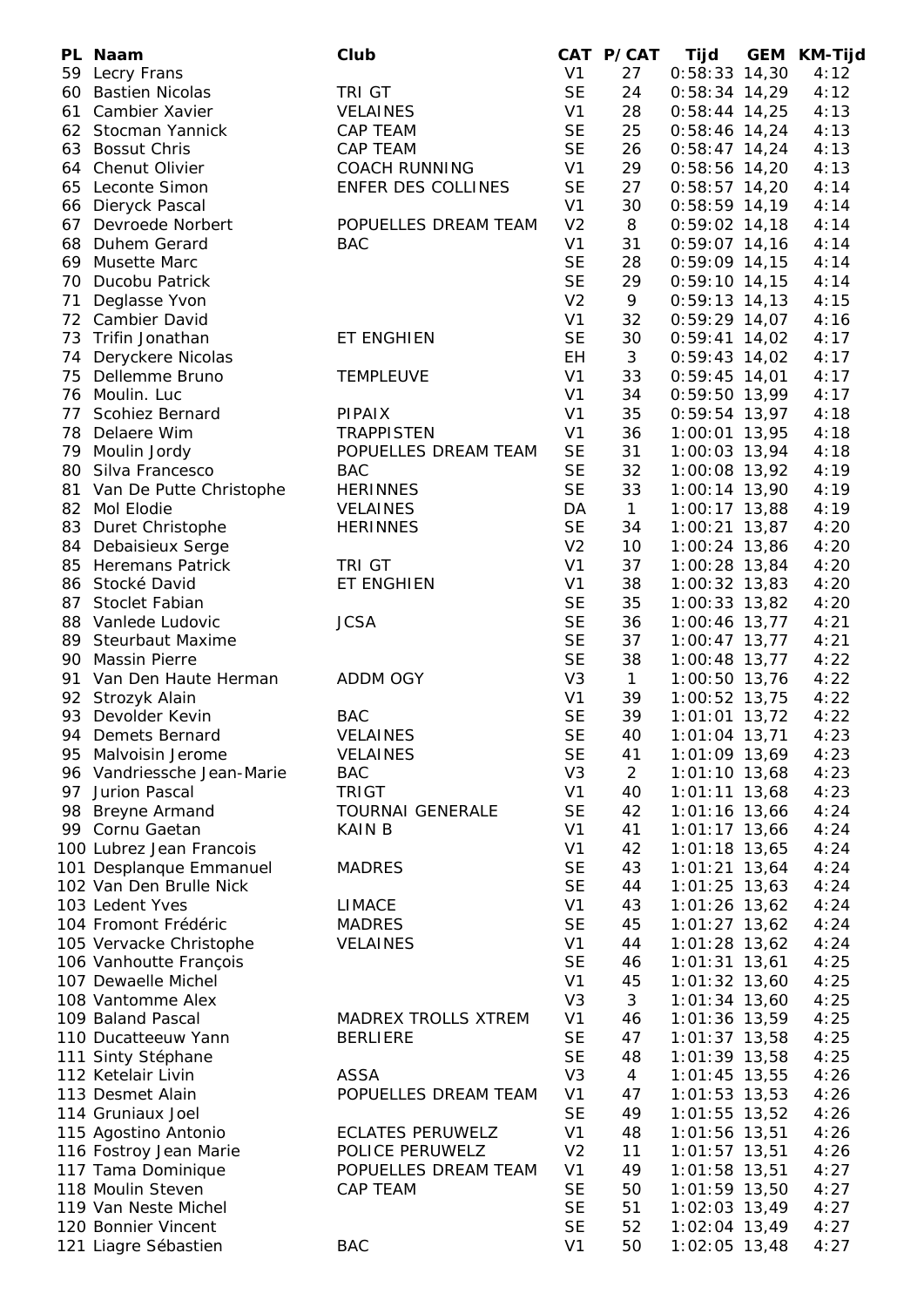| PL Naam                   | Club                     |                | CAT P/CAT      | Tijd            | <b>GEM</b> | <b>KM-Tijd</b> |
|---------------------------|--------------------------|----------------|----------------|-----------------|------------|----------------|
| 122 Callens John          | <b>TRAPPISTEN</b>        | V <sub>1</sub> | 51             | 1:02:06 13,48   |            | 4:27           |
| 123 Gaillet Christophe    | <b>TEMPLEUVE</b>         | <b>SE</b>      | 53             | 1:02:07 13,47   |            | 4:27           |
| 124 Decubber Jacques      | <b>BAC</b>               | V <sub>2</sub> | 12             | 1:02:08 13,47   |            | 4:27           |
| 125 Dervaux Philippe      | <b>TDT</b>               | V <sub>1</sub> | 52             | $1:02:17$ 13,44 |            | 4:28           |
| 126 Béarez Maxime         | <b>BERLIERE</b>          | <b>SE</b>      | 54             | 1:02:19 13,43   |            | 4:28           |
| 127 Nortier Nicolas       | <b>VELAINES</b>          | V <sub>1</sub> | 53             | $1:02:20$ 13,43 |            | 4:28           |
| 128 Delannoy Frederic     | <b>ECLA</b>              | V <sub>1</sub> | 54             | $1:02:21$ 13,42 |            | 4:28           |
| 129 Gallet Nicolas        |                          | EH             | $\overline{4}$ | $1:02:24$ 13,41 |            | 4:28           |
| 130 Bradefer Gilles       |                          | <b>SE</b>      | 55             |                 |            | 4:29           |
|                           |                          |                |                | 1:02:29 13,40   |            |                |
| 131 Destrebecq Bernard    | <b>LIMACE</b>            | V <sub>1</sub> | 55             | $1:02:30$ 13,39 |            | 4:29           |
| 132 De Munck Tanguy       | TORTUES MESLINOISES      | <b>SE</b>      | 56             | $1:02:31$ 13,39 |            | 4:29           |
| 133 Fevrier David         | <b>ECLATES PERUWELZ</b>  | <b>SE</b>      | 57             | $1:02:35$ 13,37 |            | 4:29           |
| 134 Bogemans Sébastien    | <b>KAIN B</b>            | <b>SE</b>      | 58             | 1:02:36 13,37   |            | 4:29           |
| 135 Dutrieux Michael      | SUKCESTFOU               | <b>SE</b>      | 59             | $1:02:37$ 13,37 |            | 4:29           |
| 136 Caillau Roland        | AC BELOEIL               | V <sub>2</sub> | 13             | 1:02:39 13,36   |            | 4:29           |
| 137 Depluverez Paul       | <b>JC BRAKEL</b>         | V <sub>2</sub> | 14             | $1:02:44$ 13,34 |            | 4:30           |
| 138 Style Olivier         | <b>SPHO</b>              | V <sub>1</sub> | 56             | $1:02:48$ 13,33 |            | 4:30           |
| 139 Torck Jean            | <b>TRIATH</b>            | V <sub>2</sub> | 15             | $1:02:56$ 13,30 |            | 4:31           |
| 140 Dumont Bruno          | <b>CRAZY WHEELS</b>      | V <sub>1</sub> | 57             | $1:02:57$ 13,30 |            | 4:31           |
| 141 Lust Christophe       |                          | <b>SE</b>      | 60             | $1:02:58$ 13,29 |            | 4:31           |
| 142 Froment Guillaume     | <b>RHO</b>               | <b>SE</b>      | 61             | $1:02:59$ 13,29 |            | 4:31           |
| 143 Tricot Guillaume      | <b>BAC</b>               | <b>SE</b>      | 62             | $1:03:00$ 13,29 |            | 4:31           |
| 144 Laurent Frank         | <b>ST SAUVEUR</b>        | V <sub>1</sub> | 58             | $1:03:01$ 13,28 |            | 4:31           |
|                           |                          |                |                |                 |            |                |
| 145 Frederic Alexandre    | <b>JCSA</b>              | V <sub>1</sub> | 59             | $1:03:03$ 13,28 |            | 4:31           |
| 146 Quarre Michaël        |                          | <b>SE</b>      | 63             | $1:03:04$ 13,27 |            | 4:31           |
| 147 Chantry Louis         | POPUELLES DREAM TEAM     | V <sub>1</sub> | 60             | $1:03:05$ 13,27 |            | 4:31           |
| 148 Desobry Johan         | <b>LIMACE</b>            | V <sub>2</sub> | 16             | $1:03:06$ 13,26 |            | 4:31           |
| 149 Destrebecq Yohan      | <b>SPHO</b>              | <b>SE</b>      | 64             | $1:03:10$ 13,25 |            | 4:32           |
| 150 Declercq Benoit       | AMIS DU MARDI            | <b>SE</b>      | 65             | $1:03:12$ 13,24 |            | 4:32           |
| 151 Rapaille Christian    | <b>TRIATH</b>            | V <sub>2</sub> | 17             | $1:03:18$ 13,22 |            | 4:32           |
| 152 Wiseur Alexis         | <b>LIMACE</b>            | EH             | 5              | $1:03:25$ 13,20 |            | 4:33           |
| 153 Sarot Pascale         |                          | A2             | $\mathbf{1}$   | $1:03:41$ 13,14 |            | 4:34           |
| 154 Felix Romuald         | <b>ST SAUVEUR</b>        | V <sub>1</sub> | 61             | $1:03:42$ 13,14 |            | 4:34           |
| 155 De Billoëz Quentin    |                          | <b>SE</b>      | 66             | $1:03:45$ 13,13 |            | 4:34           |
| 156 Stalens Jean Philippe |                          | V <sub>2</sub> | 18             | $1:03:47$ 13,12 |            | 4:34           |
| 157 Platteau Emmanuel     | <b>ET CHIEVRES</b>       | V <sub>1</sub> | 62             | $1:03:48$ 13,12 |            | 4:34           |
| 158 Abrassart Sebastien   |                          | <b>SE</b>      | 67             | $1:03:49$ 13,12 |            | 4:34           |
| 159 Cuignet Bryan         |                          | <b>SE</b>      | 68             | 1:03:50 13,11   |            | 4:35           |
| 160 Delcampe Erwan        | <b>BECLERS JC</b>        | EH             | 6              | $1:03:51$ 13,11 |            | 4:35           |
| 161 Vallee Philippe       | ADDM OGY                 | V <sub>2</sub> | 19             | $1:03:53$ 13,10 |            | 4:35           |
| 162 Grell Raphael         | <b>B BETES DE COURSE</b> | <b>SE</b>      | 69             | $1:03:54$ 13,10 |            | 4:35           |
| 163 Mat Benoit            | <b>TOURNAI GENERALE</b>  | V <sub>1</sub> | 63             | $1:03:55$ 13,10 |            | 4:35           |
| 164 Clinquart Gilles      |                          | <b>SE</b>      | 70             | 1:03:56 13,09   |            | 4:35           |
| 165 Manche Patrick        |                          | V <sub>1</sub> | 64             |                 |            |                |
|                           | <b>TEMPLEUVE</b>         |                |                | 1:03:57 13,09   |            | 4:35           |
| 166 De Poorter Samuel     |                          | <b>SE</b>      | 71             | $1:03:58$ 13,08 |            | 4:35           |
| 167 Saffre Ann            | <b>BAC</b>               | DA             | $\overline{2}$ | $1:04:04$ 13,06 |            | 4:36           |
| 168 Frederic Adrien       | <b>BAC</b>               | EH             | $\overline{7}$ | $1:04:05$ 13,06 |            | 4:36           |
| 169 Gilquain Patrick      | <b>BERLIERE</b>          | V <sub>1</sub> | 65             | $1:04:15$ 13,03 |            | 4:36           |
| 170 Dubuisson Jean        | POPUELLES DREAM TEAM     | <b>SE</b>      | 72             | $1:04:18$ 13,02 |            | 4:37           |
| 171 Delanghe Didier       | ROAD RUNNING TOURNAI     | V <sub>1</sub> | 66             | $1:04:20$ 13,01 |            | 4:37           |
| 172 Dutillieut François   |                          | <b>SE</b>      | 73             | $1:04:22$ 13,00 |            | 4:37           |
| 173 Beghin Jean Francois  | POPUELLES DREAM TEAM     | <b>SE</b>      | 74             | $1:04:23$ 13,00 |            | 4:37           |
| 174 Lampe Pascal          |                          | V <sub>1</sub> | 67             | $1:04:24$ 13,00 |            | 4:37           |
| 175 Breyne Benoit         |                          | <b>SE</b>      | 75             | 1:04:25 12,99   |            | 4:37           |
| 176 Simonow Serge         |                          | V <sub>2</sub> | 20             | 1:04:26 12,99   |            | 4:37           |
| 177 Van Driessche Damien  | <b>VELAINES</b>          | <b>SE</b>      | 76             | $1:04:27$ 12,99 |            | 4:37           |
| 178 Leroy Michel          |                          | V <sub>2</sub> | 21             | $1:04:30$ 12,98 |            | 4:37           |
| 179 Samain Pascal         | <b>TRIATH</b>            | V <sub>1</sub> | 68             | $1:04:31$ 12,97 |            | 4:37           |
| 180 Dewattines Michel     | TRI ATH LON              | V <sub>3</sub> | 5              | $1:04:32$ 12,97 |            | 4:38           |
| 181 Lecat Daniel          | <b>KAIN B</b>            | V <sub>2</sub> | 22             | 1:04:38 12,95   |            | 4:38           |
| 182 Dorchy Quentin        | <b>TEMPLEUVE</b>         | <b>SE</b>      | 77             | 1:04:39 12,95   |            | 4:38           |
| 183 De Coninck Benoit     |                          | V <sub>1</sub> | 69             |                 |            |                |
|                           | <b>ACCROS 5 CLOCHERS</b> |                |                | $1:04:41$ 12,94 |            | 4:38           |
| 184 Baekelandt Dany       | <b>VELAINES</b>          | V <sub>2</sub> | 23             | 1:04:42 12,94   |            | 4:38           |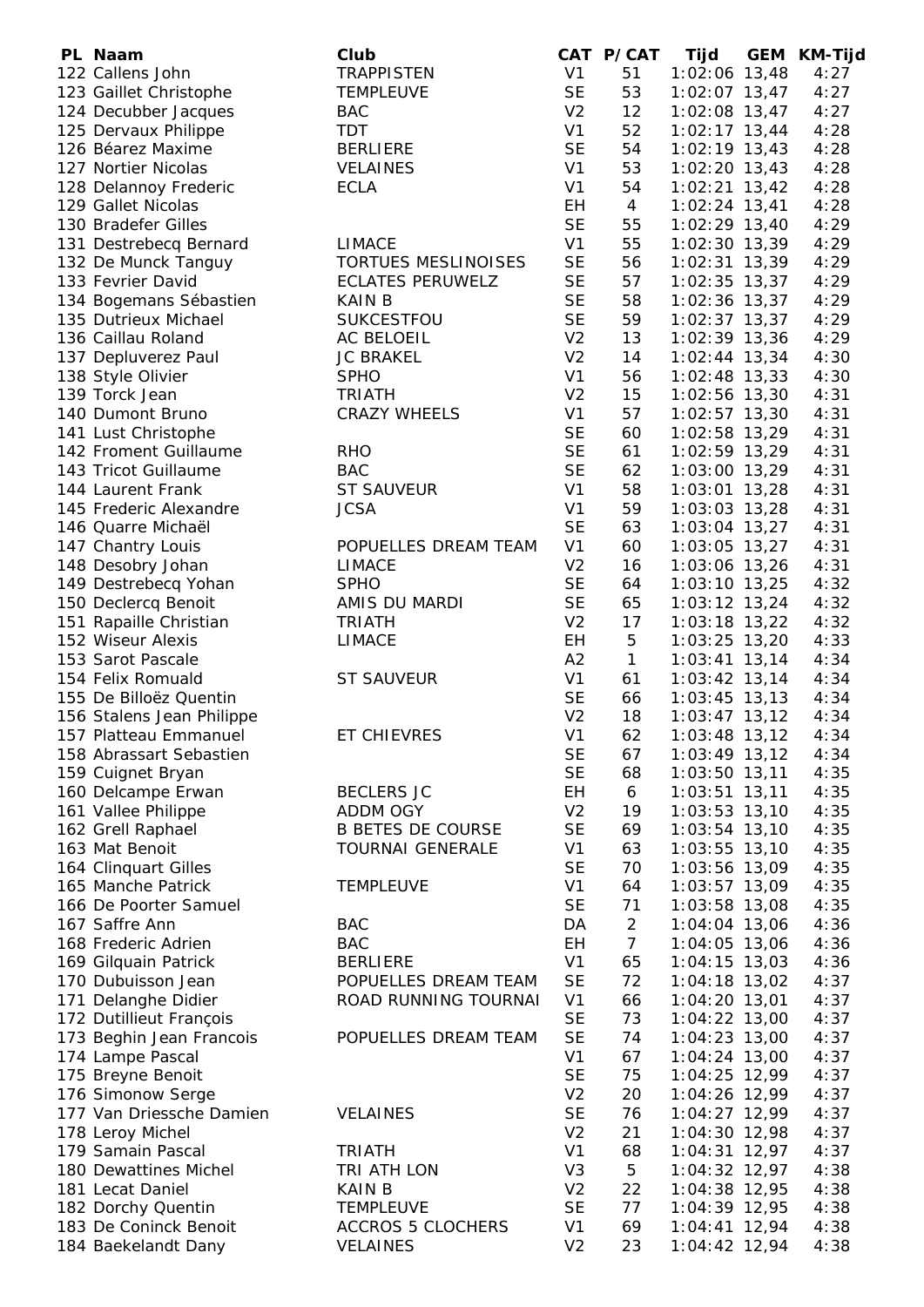| PL Naam                                       | Club                       |                | CAT P/CAT      | Tijd                           | GEM | <b>KM-Tijd</b> |
|-----------------------------------------------|----------------------------|----------------|----------------|--------------------------------|-----|----------------|
| 185 Parent Quentin                            | POPUELLES DREAM TEAM       | <b>SE</b>      | 78             | $1:04:43$ 12,93                |     | 4:38           |
| 186 Delem Benoit                              | <b>TORTUES MESLINOISES</b> | <b>SE</b>      | 79             | $1:04:44$ 12,93                |     | 4:38           |
| 187 Van Belle Mathieu                         |                            | <b>SE</b>      | 80             | $1:04:45$ 12,93                |     | 4:38           |
| 188 Houttemane Jean-Yves                      |                            | <b>SE</b>      | 81             | 1:04:46 12,92                  |     | 4:39           |
| 189 Malengreaux Fabrice                       |                            | V <sub>1</sub> | 70             | 1:04:48 12,92                  |     | 4:39           |
| 190 Bailey Edward                             | CAP TEAM                   | V <sub>1</sub> | 71             | $1:04:49$ 12,91                |     | 4:39           |
| 191 Clerx Vincent                             | <b>PIPAIX</b>              | V <sub>1</sub> | 72             | $1:04:50$ 12,91                |     | 4:39           |
| 192 Van Den Brulle Roland                     | TORTUES MESLINOISES        | V <sub>3</sub> | 6              | $1:04:53$ 12,90                |     | 4:39           |
| 193 Vastrat Michaël                           |                            | <b>SE</b>      | 82             | 1:04:55 12,89                  |     | 4:39           |
| 194 Delguste Gregory                          | <b>COACH RUNNING</b>       | <b>SE</b>      | 83             | $1:04:57$ 12,89                |     | 4:39           |
| 195 Ledegank Kurt                             | 4 TORUN                    | V <sub>1</sub> | 73             | $1:05:00$ 12,88                |     | 4:40           |
| 196 Delplace Jean Noel                        | <b>ECLATES PERUWELZ</b>    | V <sub>1</sub> | 74             | $1:05:03$ 12,87                |     | 4:40           |
| 197 Demay François                            |                            | <b>SE</b>      | 84             | 1:05:06 12,86                  |     | 4:40           |
| 198 Allard Thierry                            | <b>ACCROS 5 CLOCHERS</b>   | V <sub>1</sub> | 75             | 1:05:09 12,85                  |     | 4:40           |
| 199 Grulois Samuel                            | JUDO TOP NIVEAU            | <b>SE</b>      | 85             | $1:05:11$ 12,84                |     | 4:40           |
| 200 Van Nieuwenhuize Wim                      | <b>KASVO</b>               | V <sub>1</sub> | 76             | $1:05:12$ 12,84                |     | 4:40           |
| 201 Berton Jean-Marc                          | <b>BAC</b>                 | V <sub>2</sub> | 24             | $1:05:13$ 12,83                |     | 4:41           |
| 202 Frederic Marie Pierre                     | <b>ACCROS 5 CLOCHERS</b>   | A1             | $\mathbf{1}$   | $1:05:26$ 12,79                |     | 4:41           |
| 203 Bohems Andre                              | <b>ACCROS 5 CLOCHERS</b>   | V <sub>1</sub> | 77             | 1:05:27 12,79                  |     | 4:42           |
| 204 Dhondt Sébastien                          |                            | <b>SE</b>      | 86             | 1:05:29 12,78                  |     | 4:42           |
| 205 Mahiez David                              |                            | V <sub>1</sub> | 78             | 1:05:31 12,78                  |     | 4:42           |
| 206 Spriet Frederic                           |                            | <b>SE</b>      | 87             | $1:05:32$ 12,77                |     | 4:42           |
| 207 Malice Frédéric                           |                            | V <sub>1</sub> | 79             | 1:05:36 12,76                  |     | 4:42           |
| 208 Laurent Nicolas                           |                            | V <sub>1</sub> | 80             | 1:05:38 12,75                  |     | 4:42           |
| 209 Deruyter Pascale                          |                            | A1             | $\overline{2}$ | $1:05:41$ 12,74                |     | 4:43           |
| 210 Colmant Geoffrey                          |                            | <b>SE</b>      | 88             | $1:05:42$ 12,74                |     | 4:43           |
| 211 Fernandes Joaquim                         | <b>ECLA</b>                | V <sub>2</sub> | 25             | $1:05:44$ 12,73                |     | 4:43           |
| 212 Toubeau Dominique                         | <b>SPHO</b>                | V <sub>1</sub> | 81             | 1:05:46 12,73                  |     | 4:43           |
| 213 Parfait Guillaume                         | RFC MOLENBAIX              | <b>SE</b>      | 89             | $1:05:48$ 12,72                |     | 4:43           |
| 214 Lemaitre Michel                           | <b>KAIN B</b>              | V <sub>1</sub> | 82             | $1:05:50$ 12,71                |     | 4:43           |
| 215 Radot Thomas                              | <b>JFL TEAM</b>            | <b>SE</b>      | 90             | $1:05:51$ 12,71                |     | 4:43           |
| 216 Maillet Eric                              | EQUIPE DE FRASNES          | V <sub>1</sub> | 83             | 1:05:52 12,71                  |     | 4:43           |
| 217 Bartz Laurence                            | <b>SPHO</b>                | A1             | 3              | 1:05:54 12,70                  |     | 4:43           |
| 218 Platteeuw Veronique                       | TRI ATH LON                | A1             | $\overline{4}$ | 1:05:55 12,70                  |     | 4:44           |
| 219 Werrebrouck Blaise                        | <b>MANHATTAN</b>           | V <sub>1</sub> | 84             | 1:05:56 12,69                  |     | 4:44           |
|                                               |                            | V <sub>2</sub> | 26             |                                |     | 4:44           |
| 220 Delhuvenne Rene                           | <b>ASPTT LILLE</b>         | V <sub>1</sub> | 85             | 1:05:57 12,69<br>1:06:00 12,68 |     | 4:44           |
| 221 Lacquement Laurent<br>222 Moutoy Frederic | <b>LIMACE</b>              | V <sub>1</sub> | 86             | 1:06:01 12,68                  |     | 4:44           |
| 223 Gallet Sebastien                          |                            | V <sub>1</sub> | 87             | $1:06:04$ 12,67                |     | 4:44           |
| 224 Flamme Jean Michel                        | <b>JCSA</b>                | V <sub>2</sub> | 27             | $1:06:05$ 12,67                |     | 4:44           |
| 225 Quintin Tom                               | <b>BAC</b>                 | <b>SE</b>      | 91             | 1:06:06 12,66                  |     | 4:44           |
| 226 Jacobs Marc                               | <b>BERLIERE</b>            | V <sub>1</sub> | 88             | 1:06:07 12,66                  |     | 4:44           |
| 227 Vantyghem Alain                           |                            | V <sub>2</sub> | 28             | 1:06:08 12,66                  |     | 4:44           |
| 228 Meuret Philippe                           | AC BELOEIL                 | <b>SE</b>      | 92             | 1:06:09 12,65                  |     | 4:45           |
| 229 Dumoulin Arnaud                           |                            | <b>SE</b>      | 93             | $1:06:10$ 12,65                |     | 4:45           |
| 230 Duflot Gregory                            |                            | <b>SE</b>      | 94             | $1:06:11$ 12,65                |     | 4:45           |
| 231 Vandevenne Dirk                           | <b>TRAPPISTEN</b>          | V <sub>1</sub> | 89             | $1:06:12$ 12,64                |     | 4:45           |
| 232 Deberdt Aicha                             | <b>JCSA</b>                | DA             | 3              | $1:06:13$ 12,64                |     | 4:45           |
|                                               |                            | V <sub>1</sub> |                |                                |     |                |
| 233 Chenut Sebastien                          | <b>ECLATES PERUWELZ</b>    | V <sub>1</sub> | 90<br>91       | $1:06:17$ 12,63                |     | 4:45           |
| 234 Chapuis Fabien                            |                            |                |                | $1:06:18$ 12,62                |     | 4:45           |
| 235 Van Malleghem Ariane                      | <b>KAIN B</b>              | A2             | $\overline{2}$ | $1:06:21$ 12,61                |     | 4:45           |
| 236 Vanneste Christophe                       |                            | V <sub>1</sub> | 92             | $1:06:22$ 12,61                |     | 4:45           |
| 237 Genonceaux Eric                           |                            | <b>SE</b>      | 95             | 1:06:25 12,60                  |     | 4:46           |
| 238 Bernard Gwennael                          |                            | <b>SE</b>      | 96             | 1:06:34 12,57                  |     | 4:46           |
| 239 Desmedt Jean Michel                       | <b>ADDM OGY</b>            | <b>SE</b>      | 97             | 1:06:39 12,56                  |     | 4:47           |
| 240 Coeuret Michel                            | <b>BAC</b>                 | V <sub>3</sub> | $\overline{7}$ | 1:06:43 12,55                  |     | 4:47           |
| 241 Verdy Jacques                             | <b>KAIN B</b>              | V <sub>2</sub> | 29             | 1:06:46 12,54                  |     | 4:47           |
| 242 Dewinter Jonathan                         |                            | <b>SE</b>      | 98             | 1:06:49 12,53                  |     | 4:47           |
| 243 Delem Pascale                             | <b>TORTUES MESLINOISES</b> | A2             | 3              | 1:06:56 12,50                  |     | 4:48           |
| 244 Petini Maurizio                           |                            | V <sub>2</sub> | 30             | 1:06:59 12,50                  |     | 4:48           |
| 245 Quintin Pierre                            | <b>BAC</b>                 | V <sub>2</sub> | 31             | $1:07:04$ 12,48                |     | 4:48           |
| 246 Constant Sylvain                          |                            | <b>SE</b>      | 99             | 1:07:06 12,47                  |     | 4:49           |
| 247 Stassen Pierre                            | <b>TOURNAI GENERALE</b>    | <b>SE</b>      | 100            | $1:07:07$ 12,47                |     | 4:49           |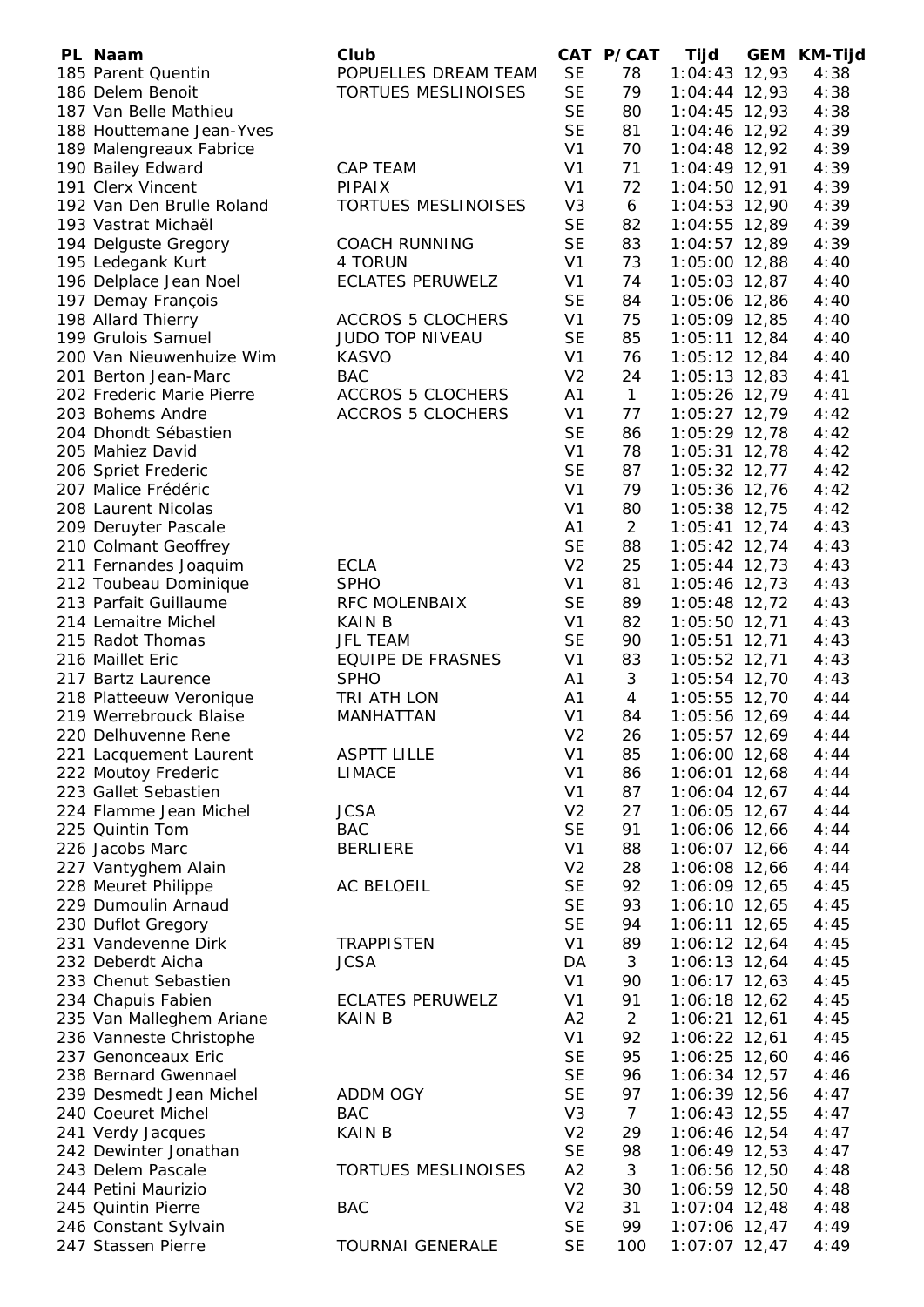| PL Naam                                   | Club                     |                | CAT P/CAT      | Tijd            | GEM | KM-Tijd |
|-------------------------------------------|--------------------------|----------------|----------------|-----------------|-----|---------|
| 248 Masai Christian                       | <b>KAIN B</b>            | V <sub>2</sub> | 32             | $1:07:08$ 12,47 |     | 4:49    |
| 249 Mesdagh André                         | <b>SPHO</b>              | V <sub>1</sub> | 93             | $1:07:10$ 12,46 |     | 4:49    |
| 250 Lust Stéphane                         |                          | <b>SE</b>      | 101            | $1:07:14$ 12,45 |     | 4:49    |
| 251 Ochin Guillaume                       |                          | V <sub>1</sub> | 94             | $1:07:15$ 12,45 |     | 4:49    |
| 252 Bultreys Michel                       |                          | V <sub>1</sub> | 95             | $1:07:17$ 12,44 |     | 4:49    |
| 253 Mahee Marc                            | <b>FLOBECQ</b>           | V <sub>2</sub> | 33             | $1:07:21$ 12,43 |     | 4:50    |
| 254 Claeys Grégory                        |                          | <b>SE</b>      | 102            | $1:07:25$ 12,42 |     | 4:50    |
| 255 Billiet Fabrice                       | <b>ST SAUVEUR</b>        | V <sub>1</sub> | 96             | $1:07:26$ 12,41 |     | 4:50    |
| 256 Christiaens Xavier                    | <b>TOURNAI GENERALE</b>  | V <sub>1</sub> | 97             | $1:07:27$ 12,41 |     | 4:50    |
| 257 Peeters David                         | <b>BAC</b>               | V <sub>1</sub> | 98             | 1:07:29 12,40   |     | 4:50    |
| 258 Decleve Benoit                        | <b>PIPAIX</b>            | <b>SE</b>      | 103            | $1:07:32$ 12,39 |     | 4:50    |
| 259 Dufour Philippe                       | <b>TOURNAI GENERALE</b>  | V <sub>1</sub> | 99             | $1:07:33$ 12,39 |     | 4:51    |
| 260 Melchior Jean Romain                  | POPUELLES DREAM TEAM     | <b>SE</b>      | 104            | 1:07:34 12,39   |     | 4:51    |
| 261 Olivier Vincent                       |                          | V <sub>1</sub> | 100            |                 |     |         |
|                                           | <b>TOURNAI GENERALE</b>  | V <sub>1</sub> | 101            | $1:07:37$ 12,38 |     | 4:51    |
| 262 Dewulf Gregory                        |                          |                |                | $1:07:41$ 12,37 |     | 4:51    |
| 263 De Jaegere Andy                       |                          | V <sub>1</sub> | 102            | $1:07:50$ 12,34 |     | 4:52    |
| 264 Billet Francois                       |                          | <b>SE</b>      | 105            | $1:07:55$ 12,32 |     | 4:52    |
| 265 Devillers Mathieu                     |                          | <b>SE</b>      | 106            | $1:07:57$ 12,32 |     | 4:52    |
| 266 Mariage Jerome                        | <b>JUPITEAM</b>          | <b>SE</b>      | 107            | $1:07:58$ 12,31 |     | 4:52    |
| 267 Ryckebusch Christophe                 | <b>MMM</b>               | <b>SE</b>      | 108            | $1:07:59$ 12,31 |     | 4:52    |
| 268 Poot Laurent                          |                          | V <sub>1</sub> | 103            | $1:08:00$ 12,31 |     | 4:52    |
| 269 Defoort Loïc                          | <b>SUKCESTFOU</b>        | <b>SE</b>      | 109            | 1:08:08 12,28   |     | 4:53    |
| 270 Robin Jean-Christophe                 | <b>BERLIERE</b>          | <b>SE</b>      | 110            | 1:08:09 12,28   |     | 4:53    |
| 271 Delbecq Emilie                        | <b>SPHO</b>              | DA             | $\overline{4}$ | $1:08:10$ 12,28 |     | 4:53    |
| 272 Desbruck Bertrand                     | <b>VELAINES</b>          | V <sub>2</sub> | 34             | $1:08:11$ 12,28 |     | 4:53    |
| 273 Frederic Jean-Pierre                  | <b>BAC</b>               | V <sub>1</sub> | 104            | $1:08:12$ 12,27 |     | 4:53    |
| 274 Nyssen Alain                          | <b>BAC</b>               | V <sub>1</sub> | 105            | $1:08:13$ 12,27 |     | 4:53    |
| 275 Graver Rudy                           | <b>VELAINES</b>          | V <sub>1</sub> | 106            | $1:08:14$ 12,27 |     | 4:53    |
| 276 Van Caenegem Vincent                  | ET CHIEVRES              | <b>SE</b>      | 111            | 1:08:16 12,26   |     | 4:54    |
| 277 Cornu Samuel                          | <b>JUPITEAM</b>          | <b>SE</b>      | 112            | 1:08:18 12,25   |     | 4:54    |
| 278 Kromoska Mathieu                      | <b>MMM</b>               | <b>SE</b>      | 113            | $1:08:20$ 12,25 |     | 4:54    |
| 279 Tavernier Michael                     |                          | <b>SE</b>      | 114            | 1:08:21 12,25   |     | 4:54    |
| 280 Deboever Francis                      |                          | V <sub>1</sub> | 107            | 1:08:23 12,24   |     | 4:54    |
| 281 Allard Francois                       | LESDAIN D LA MER         | <b>SE</b>      | 115            | 1:08:24 12,24   |     | 4:54    |
| 282 Sartorius Olivier                     |                          | <b>SE</b>      | 116            | $1:08:25$ 12,23 |     | 4:54    |
| 283 Beaucarne Nicola                      | <b>UST</b>               | <b>EH</b>      | 8              | 1:08:30 12,22   |     | 4:55    |
| 284 Dervaux Jean Paul                     | <b>JCSA</b>              | V <sub>2</sub> | 35             | 1:08:36 12,20   |     | 4:55    |
| 285 Fouquette Sebastien                   | ADDM OGY                 | V <sub>1</sub> | 108            | 1:08:37 12,20   |     | 4:55    |
| 286 Bonnier Mathieu                       |                          | <b>SE</b>      | 117            | 1:08:39 12,19   |     | 4:55    |
| 287 Tesse Hugues                          |                          | V <sub>1</sub> | 109            | 1:08:40 12,19   |     | 4:55    |
| 288 Villee Vincent                        | <b>JCSA</b>              | V <sub>1</sub> | 110            | $1:08:43$ 12,18 |     | 4:56    |
| 289 Stanus Jean-Louis                     |                          | <b>SE</b>      | 118            | 1:08:48 12,17   |     | 4:56    |
|                                           |                          | V <sub>2</sub> | 36             |                 |     | 4:56    |
| 290 Roty Dominique<br>291 Delval Valentin |                          | <b>SE</b>      | 119            | 1:08:49 12,16   |     |         |
|                                           |                          | V <sub>1</sub> |                | $1:08:51$ 12,16 |     | 4:56    |
| 292 Bourgi Patrick                        | BASE3                    |                | 111            | $1:08:52$ 12,15 |     | 4:56    |
| 293 Houfflain Raphaël                     | PUFF PUFF                | <b>SE</b>      | 120            | 1:08:53 12,15   |     | 4:56    |
| 294 Abbeca Albain                         | <b>SPHO</b>              | V <sub>2</sub> | 37             | $1:08:54$ 12,15 |     | 4:56    |
| 295 Louette Frédéric                      |                          | V <sub>1</sub> | 112            | $1:08:55$ 12,15 |     | 4:56    |
| 296 Lucas Philippe                        | <b>TEMPLEUVE</b>         | V <sub>2</sub> | 38             | $1:08:56$ 12,14 |     | 4:56    |
| 297 Dervaux Arnaud                        | <b>PIPAIX</b>            | <b>SE</b>      | 121            | $1:08:57$ 12,14 |     | 4:57    |
| 298 Pollet Stéphane                       | <b>ACCROS 5 CLOCHERS</b> | <b>SE</b>      | 122            | 1:09:08 12,11   |     | 4:57    |
| 299 Bruggeman Vincent                     | SUKCESTFOU               | V <sub>2</sub> | 39             | 1:09:13 12,09   |     | 4:58    |
| 300 Pezzotta Fabien                       | <b>ECLATES PERUWELZ</b>  | V <sub>1</sub> | 113            | 1:09:14 12,09   |     | 4:58    |
| 301 Decubber Marc                         | <b>BAC</b>               | V <sub>2</sub> | 40             | 1:09:19 12,08   |     | 4:58    |
| 302 Sevrin Patrick                        | <b>JCSA</b>              | V <sub>2</sub> | 41             | $1:09:23$ 12,06 |     | 4:58    |
| 303 Dekoster Philippe                     |                          | V <sub>2</sub> | 42             | 1:09:24 12,06   |     | 4:58    |
| 304 Snauwaert Patrick                     |                          | V <sub>1</sub> | 114            | 1:09:25 12,06   |     | 4:59    |
| 305 Vander Massen Marc                    | <b>VELAINES</b>          | V <sub>2</sub> | 43             | 1:09:26 12,05   |     | 4:59    |
| 306 Trajius Gabriel                       | <b>TRIATH</b>            | V <sub>1</sub> | 115            | 1:09:29 12,05   |     | 4:59    |
| 307 Demory Stéphane                       | TRI ATH LON              | <b>SE</b>      | 123            | 1:09:30 12,04   |     | 4:59    |
| 308 Tuyttens Carl                         | <b>VELAINES</b>          | V <sub>2</sub> | 44             | $1:09:31$ 12,04 |     | 4:59    |
| 309 Watté Geoffrey                        |                          | <b>SE</b>      | 124            | 1:09:32 12,04   |     | 4:59    |
| 310 Dubrulle Marc                         |                          | V <sub>2</sub> | 45             | 1:09:33 12,03   |     | 4:59    |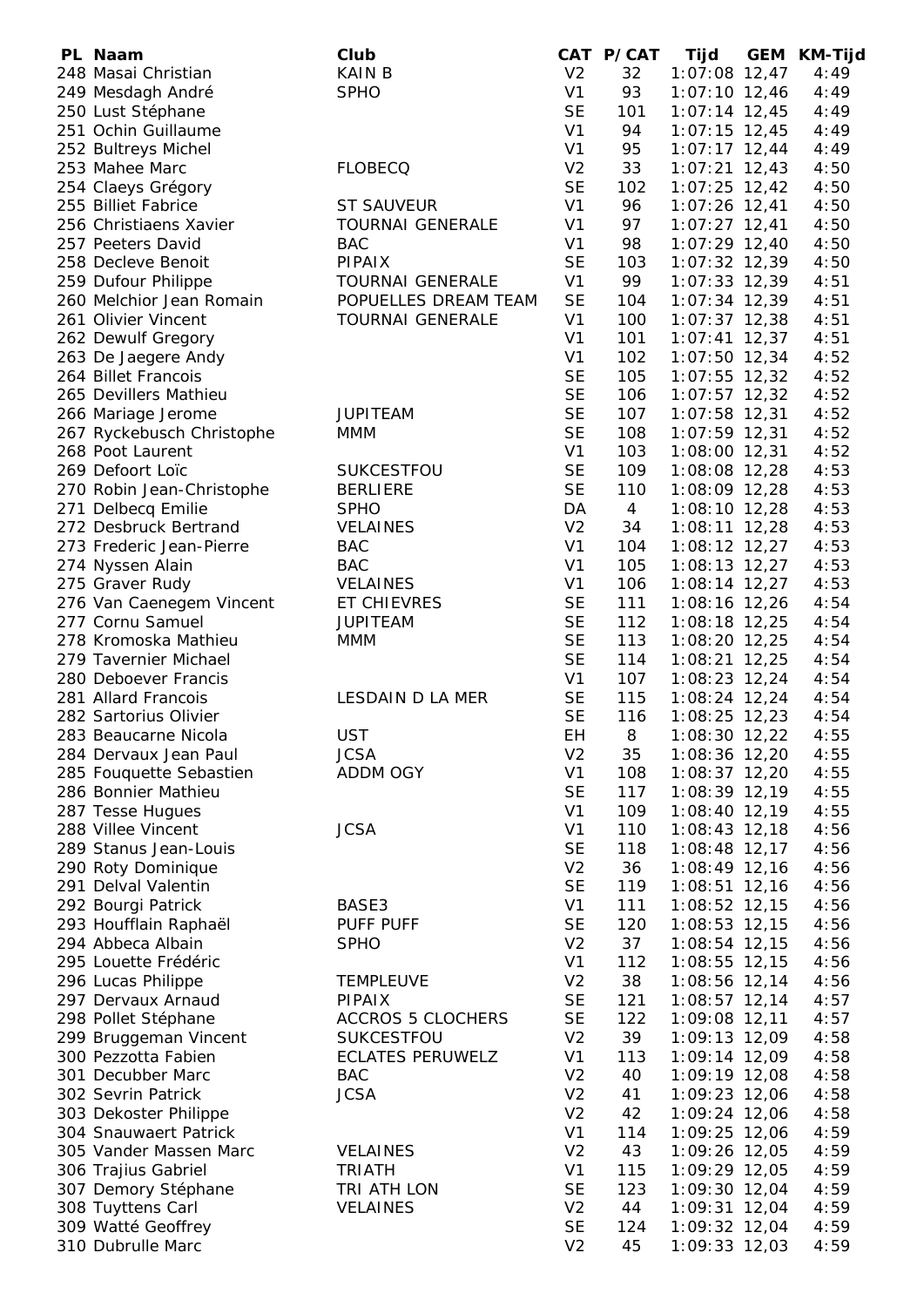| PL Naam                     | Club                       |                | CAT P/CAT      | Tijd            | <b>GEM</b> | <b>KM-Tijd</b> |
|-----------------------------|----------------------------|----------------|----------------|-----------------|------------|----------------|
| 311 Lotens Yvan             | <b>TORTUES MESLINOISES</b> | V <sub>2</sub> | 46             | $1:09:34$ 12,03 |            | 4:59           |
| 312 Vivier Michaël          | <b>TRIGT</b>               | <b>SE</b>      | 125            | $1:09:35$ 12,03 |            | 4:59           |
| 313 Boutriaux Michael       | ET ENGHIEN                 | <b>SE</b>      | 126            | $1:09:40$ 12,01 |            | 5:00           |
| 314 Lamarche Bertrand       | <b>ACCROS 5 CLOCHERS</b>   | V <sub>1</sub> | 116            | $1:09:44$ 12,00 |            | 5:00           |
| 315 Detournay Jean Bernard  |                            | V <sub>1</sub> | 117            | 1:09:46 12,00   |            | 5:00           |
| 316 Markey Yves             | <b>ECLATES PERUWELZ</b>    | V <sub>1</sub> | 118            | 1:09:53 11,98   |            | 5:01           |
| 317 Chevalier Claude        | <b>VELAINES</b>            | V <sub>3</sub> | 8              | 1:09:56 11,97   |            | 5:01           |
| 318 Senelle Paul Valery     | <b>VELAINES</b>            | V <sub>1</sub> | 119            | $1:09:57$ 11,97 |            | 5:01           |
| 319 Brismee Michel          | <b>PIPAIX</b>              | V <sub>3</sub> | 9              | 1:09:58 11,96   |            | 5:01           |
| 320 Verpeut Valentin        |                            | <b>SE</b>      | 127            | 1:09:59 11,96   |            | 5:01           |
| 321 Van Nerom Eddy          | ANDERLECHT                 | V <sub>1</sub> | 120            | 1:10:02 11,95   |            | 5:01           |
| 322 De Rodder Eric          | <b>BAC</b>                 | V <sub>2</sub> | 47             | 1:10:05 11,94   |            | 5:01           |
| 323 Pieron Vincent          | <b>ECLATES PERUWELZ</b>    | V <sub>1</sub> | 121            | 1:10:06 11,94   |            | 5:02           |
| 324 Schoorens Bruno         | <b>COACH RUNNING</b>       | V <sub>2</sub> | 48             | 1:10:08 11,93   |            | 5:02           |
| 325 Balcaen Philippe        | <b>POOOT</b>               | V <sub>2</sub> | 49             | 1:10:12 11,92   |            | 5:02           |
| 326 Duthoit Benedicte       | <b>HERINNES</b>            | A1             | 5              | $1:10:13$ 11,92 |            | 5:02           |
| 327 Dubois Thierry          | <b>HERINNES</b>            | V <sub>1</sub> | 122            | 1:10:14 11,92   |            | 5:02           |
| 328 Roman Alexandre         | <b>JC HERINNES</b>         | <b>SE</b>      | 128            | $1:10:15$ 11,91 |            | 5:02           |
| 329 Pieters Frank           |                            | V <sub>1</sub> | 123            | 1:10:26 11,88   |            | 5:03           |
| 330 Lepoutre Stéphane       |                            | <b>SE</b>      | 129            | $1:10:27$ 11,88 |            | 5:03           |
| 331 Jouret Julien           |                            | <b>SE</b>      | 130            | $1:10:28$ 11,88 |            | 5:03           |
| 332 Vanoverskelds Dominique |                            | V <sub>1</sub> | 124            | 1:10:29 11,88   |            | 5:03           |
| 333 Lesne Benoit            | <b>COACH RUNNING</b>       | V <sub>1</sub> | 125            | $1:10:31$ 11,87 |            | 5:03           |
| 334 Matthys Pascal          |                            | <b>SE</b>      | 131            | 1:10:35 11,86   |            | 5:04           |
| 335 Moioli Luigi            | <b>MADRES</b>              | <b>SE</b>      | 132            | $1:10:37$ 11,85 |            | 5:04           |
| 336 Delmeulle Michel        |                            | <b>SE</b>      | 133            | 1:10:40 11,84   |            | 5:04           |
| 337 Bearez Jean             | LIMACE                     | <b>SE</b>      | 134            | $1:10:41$ 11,84 |            | 5:04           |
| 338 Beghin Xavier           | PIPAIX                     | <b>SE</b>      | 135            | $1:10:42$ 11,84 |            | 5:04           |
| 339 Rustin Jean-Jacques     | AC BELOEIL                 | V <sub>1</sub> | 126            | $1:10:43$ 11,84 |            | 5:04           |
| 340 Henneuse Judith         | <b>HERINNES</b>            | A1             | 6              | $1:10:44$ 11,83 |            | 5:04           |
| 341 Audoor Alain            | <b>VELAINES</b>            | V <sub>2</sub> | 50             | $1:10:45$ 11,83 |            | 5:04           |
| 342 Vancaenegem Charlie     |                            | <b>SE</b>      | 136            | $1:10:46$ 11,83 |            | 5:04           |
| 343 Vansteenkiste Veronique | CAP TEAM                   | A1             | $\overline{7}$ | $1:10:47$ 11,82 |            | 5:04           |
| 344 Pottiez Jean Luc        | VELAINES                   | V <sub>2</sub> | 51             | $1:10:48$ 11,82 |            | 5:05           |
| 345 Potar Christophe        | SUKCESTFOU                 | <b>SE</b>      | 137            | 1:10:50 11,82   |            | 5:05           |
| 346 Klorek Fabrice          | <b>VELAINES</b>            | V <sub>1</sub> | 127            | 1:10:52 11,81   |            | 5:05           |
| 347 Leveque Sophie          | AC BELOEIL                 | A <sub>2</sub> | 4              | 1:10:53 11,81   |            | 5:05           |
| 348 Cardon Fabrice          |                            | V <sub>1</sub> | 128            | 1:10:55 11,80   |            | 5:05           |
| 349 Vanherpe Jean Francois  |                            | <b>SE</b>      | 138            | 1:10:56 11,80   |            | 5:05           |
| 350 Delannoy Vincent        | <b>ENFER DES COLLINES</b>  | V <sub>2</sub> | 52             | 1:10:59 11,79   |            | 5:05           |
| 351 Letot Freddy            |                            | V <sub>2</sub> | 53             | 1:11:00 11,79   |            | 5:05           |
| 352 Juste David             | <b>JUPITEAM</b>            | <b>SE</b>      | 139            | 1:11:01 11,79   |            | 5:05           |
| 353 Vandaele Cyprien        | AMIS DU MARDI              | V <sub>1</sub> | 129            | $1:11:02$ 11,78 |            | 5:06           |
| 354 Fourdin Vincent         |                            | <b>SE</b>      | 140            | $1:11:03$ 11,78 |            | 5:06           |
| 355 Collie Marie-Jo         | <b>VELAINES</b>            | A <sub>3</sub> | $\mathbf{1}$   | $1:11:04$ 11,78 |            | 5:06           |
| 356 Maertens Sébastien      | PUFF PUFF                  | <b>SE</b>      | 141            | $1:11:05$ 11,77 |            | 5:06           |
| 357 Brou Xavier             | <b>LIMACE</b>              | V <sub>2</sub> | 54             | 1:11:09 11,76   |            | 5:06           |
| 358 Tesson Yves             |                            | V <sub>1</sub> | 130            | $1:11:17$ 11,74 |            | 5:07           |
| 359 Dubois Christian        |                            | V <sub>2</sub> | 55             | $1:11:31$ 11,70 |            | 5:08           |
| 360 Senelle Natan           | <b>VELAINES</b>            | EH             | 9              | $1:11:32$ 11,70 |            | 5:08           |
| 361 Cornu Pierre Jean       |                            | V <sub>1</sub> | 131            | 1:11:33 11,70   |            | 5:08           |
| 362 Devos Christine         | <b>VELAINES</b>            | A2             | 5              | 1:11:35 11,69   |            | 5:08           |
| 363 Brogniez Fabrice        | <b>JCSA</b>                | V <sub>2</sub> | 56             | $1:11:38$ 11,68 |            | 5:08           |
| 364 Ladent Frédéric         |                            | V <sub>2</sub> | 57             | $1:11:41$ 11,68 |            | 5:08           |
| 365 Voiturier Gregory       | POURLEPLAISIR              | V <sub>1</sub> | 132            | $1:11:51$ 11,65 |            | 5:09           |
| 366 Deveux Stephane         |                            | <b>SE</b>      | 142            | 1:11:52 11,65   |            | 5:09           |
| 367 Ameye Jean-François     |                            | <b>SE</b>      | 143            | $1:11:56$ 11,64 |            | 5:09           |
| 368 Mahieu Eddy             | <b>PIPAIX</b>              | V <sub>1</sub> | 133            | $1:11:58$ 11,63 |            | 5:10           |
| 369 Vandenbulcke Francis    | <b>MMM</b>                 | V <sub>2</sub> | 58             | $1:11:59$ 11,63 |            | 5:10           |
| 370 Rousseau Jean-Philippe  | <b>ECLATES PERUWELZ</b>    | <b>SE</b>      | 144            | 1:12:00 11,63   |            | 5:10           |
| 371 Beaucarne Luc           |                            | V <sub>1</sub> | 134            | $1:12:01$ 11,62 |            | 5:10           |
| 372 Ramu Annick             | <b>KAIN B</b>              | A2             | 6              | 1:12:02 11,62   |            | 5:10           |
| 373 Mercier Bruno           | <b>ACCROS 5 CLOCHERS</b>   | V <sub>1</sub> | 135            | 1:12:03 11,62   |            | 5:10           |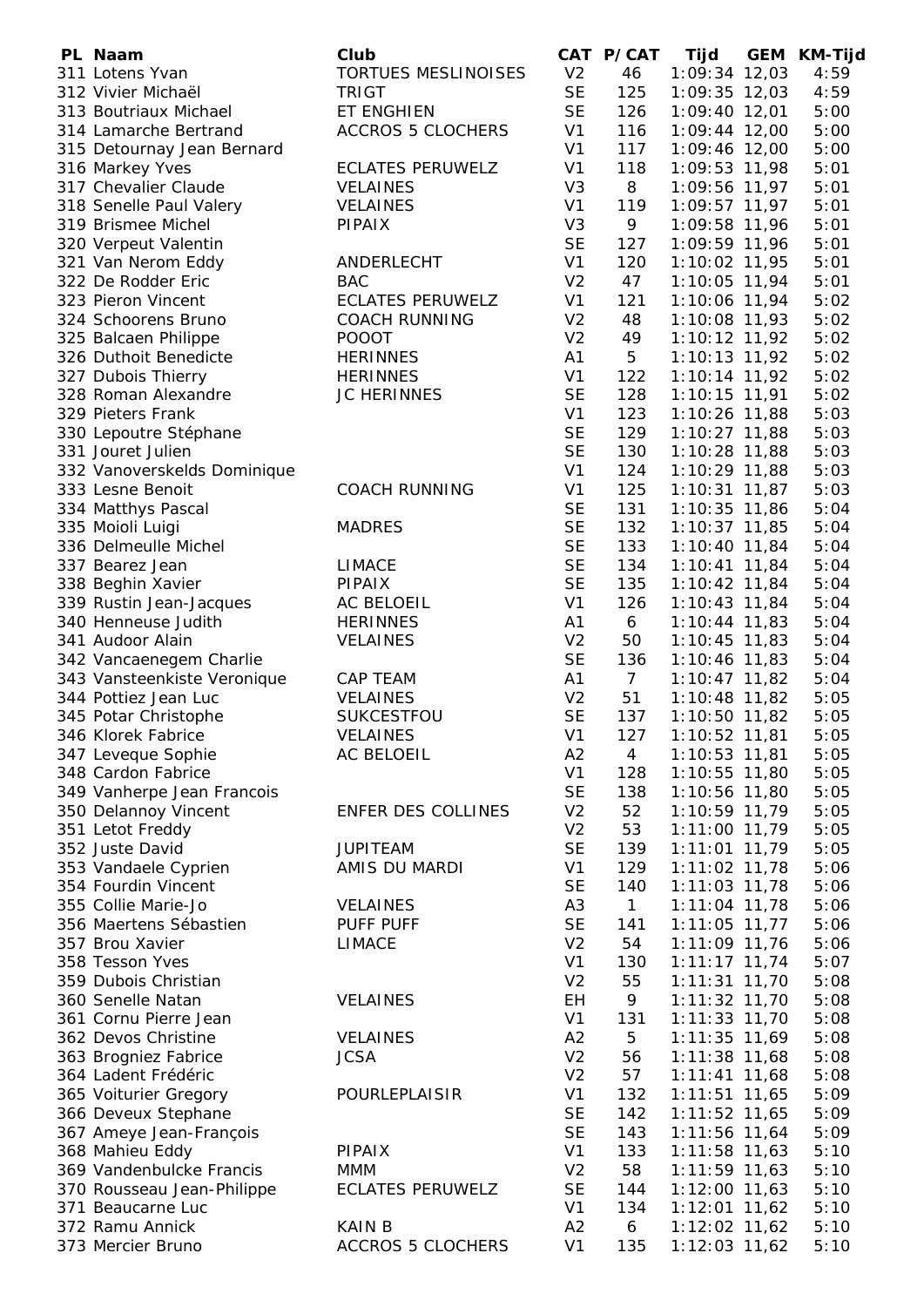| PL Naam                   | Club                     |                | CAT P/CAT       | Tijd            | <b>GEM</b> | <b>KM-Tijd</b> |
|---------------------------|--------------------------|----------------|-----------------|-----------------|------------|----------------|
| 374 Lagneau Sébastien     |                          | <b>SE</b>      | 145             | 1:12:12 11,59   |            | 5:11           |
| 375 Paulet Laurent        | <b>ECLATES PERUWELZ</b>  | V <sub>1</sub> | 136             | 1:12:16 11,58   |            | 5:11           |
| 376 Rohart Yannick        | <b>VELAINES</b>          | V <sub>1</sub> | 137             | $1:12:27$ 11,55 |            | 5:12           |
| 377 Al-Saadi Yasmina      | ATH ATHLETISME           | A2             | 7 <sup>7</sup>  | $1:12:32$ 11,54 |            | 5:12           |
| 378 Desplechin Frédéric   |                          | V <sub>1</sub> | 138             | $1:12:33$ 11,54 |            | 5:12           |
| 379 Divita Rocco          | <b>JCSA</b>              | V <sub>3</sub> | 10              | $1:12:34$ 11,53 |            | 5:12           |
| 380 Frederic Jean Marie   | <b>BAC</b>               | V <sub>1</sub> | 139             | $1:12:35$ 11,53 |            | 5:12           |
| 381 Delcambre Cyril       | <b>B BETES DE COURSE</b> | EH             | 10 <sup>°</sup> | 1:12:39 11,52   |            | 5:12           |
| 382 Bouguignon Christophe | <b>VELAINES</b>          | <b>SE</b>      | 146             | 1:12:40 11,52   |            | 5:13           |
| 383 Boiteaux Elodie       |                          | DA             | 5               | $1:12:41$ 11,52 |            | 5:13           |
| 384 Samain Anthony        |                          | V <sub>1</sub> | 140             | $1:12:42$ 11,51 |            | 5:13           |
| 385 Decoster Guillaume    |                          | EH             | 11              | $1:12:44$ 11,51 |            | 5:13           |
| 386 Cuvelier Francis      | <b>VELAINES</b>          | V <sub>2</sub> | 59              | 1:12:46 11,50   |            | 5:13           |
| 387 Zenner Eric           |                          | V <sub>1</sub> | 141             | $1:12:47$ 11,50 |            | 5:13           |
| 388 Juchtmans Pierre      | <b>ECLATES PERUWELZ</b>  | V <sub>2</sub> | 60              | $1:12:48$ 11,50 |            | 5:13           |
|                           |                          |                | 142             |                 |            |                |
| 389 Schoonooghe Erwin     | <b>VELAINES</b>          | V <sub>1</sub> |                 | $1:12:54$ 11,48 |            | 5:14           |
| 390 Nef Ludovic           | <b>JUPITEAM</b>          | <b>SE</b>      | 147             | $1:13:08$ 11,44 |            | 5:15           |
| 391 Decaluwe Kelly        | <b>BAC</b>               | DA             | 6               | $1:13:14$ 11,43 |            | 5:15           |
| 392 Doyen Benoit          |                          | <b>SE</b>      | 148             | $1:13:15$ 11,43 |            | 5:15           |
| 393 Salome Michel         | <b>ACCROS 5 CLOCHERS</b> | V <sub>1</sub> | 143             | $1:13:17$ 11,42 |            | 5:15           |
| 394 Montier David         |                          | <b>SE</b>      | 149             | $1:13:19$ 11,42 |            | 5:15           |
| 395 Devoghel Bryan        | MMM                      | EH             | 12              | $1:13:21$ 11,41 |            | 5:15           |
| 396 Feuillet Johan        | TRI ATH LON              | V <sub>1</sub> | 144             | $1:13:27$ 11,40 |            | 5:16           |
| 397 Van Hoolandt Martine  | TRI ATH LON              | A <sub>2</sub> | 8               | $1:13:29$ 11,39 |            | 5:16           |
| 398 Deslee Eric           | <b>KAIN B</b>            | V <sub>2</sub> | 61              | $1:13:30$ 11,39 |            | 5:16           |
| 399 Longepee Philippe     |                          | V <sub>2</sub> | 62              | $1:13:31$ 11,39 |            | 5:16           |
| 400 Barrez Francis        |                          | V <sub>2</sub> | 63              | $1:13:36$ 11,37 |            | 5:17           |
| 401 Hache Manu            | <b>TOURNAI GENERALE</b>  | <b>SE</b>      | 150             | $1:13:38$ 11,37 |            | 5:17           |
| 402 Deboever Bernard      |                          | V <sub>1</sub> | 145             | $1:13:41$ 11,36 |            | 5:17           |
| 403 Fontaine Luc          | <b>VELAINES</b>          | V <sub>2</sub> | 64              | $1:13:45$ 11,35 |            | 5:17           |
| 404 Vantrimpont Laurent   |                          | <b>SE</b>      | 151             | $1:13:46$ 11,35 |            | 5:17           |
| 405 Marki Isabelle        | <b>ECLATES PERUWELZ</b>  | A1             | 8               | $1:13:47$ 11,34 |            | 5:17           |
| 406 Vanderschueren Guy    |                          | V <sub>1</sub> | 146             | $1:13:54$ 11,33 |            | 5:18           |
| 407 Grell Georg           | <b>B BETES DE COURSE</b> | V <sub>2</sub> | 65              | $1:14:00$ 11,31 |            | 5:18           |
| 408 Dufour Frédéric       | <b>TOURNAI GENERALE</b>  | <b>SE</b>      | 152             | $1:14:01$ 11,31 |            | 5:18           |
| 409 Vannieuwenhuize Eric  | <b>LIMACE</b>            | V <sub>1</sub> | 147             | $1:14:02$ 11,31 |            | 5:18           |
| 410 Delcambre Philippe    | <b>B BETES DE COURSE</b> | V <sub>1</sub> | 148             | $1:14:03$ 11,30 |            | 5:18           |
| 411 Boucau William        | <b>RHO</b>               | V <sub>1</sub> | 149             | 1:14:04 11,30   |            | 5:19           |
| 412 Wielemans Daniel      | <b>B BETES DE COURSE</b> | V <sub>1</sub> | 150             | $1:14:05$ 11,30 |            | 5:19           |
| 413 Dervaux Jean-Michel   | <b>PIPAIX</b>            | V <sub>1</sub> | 151             | 1:14:06 11,30   |            | 5:19           |
| 414 Decornet Xavier       | <b>KAIN B</b>            | V <sub>1</sub> | 152             | $1:14:07$ 11,29 |            | 5:19           |
| 415 Dumoulin Sylvie       |                          | A1             | 9               | 1:14:08 11,29   |            | 5:19           |
| 416 Lefebvre Marie Jeanne | <b>COACH RUNNING</b>     | DA             | $\overline{7}$  | 1:14:09 11,29   |            | 5:19           |
| 417 Boulanger Julien      | <b>JCSA</b>              | <b>SE</b>      | 153             | 1:14:10 11,29   |            | 5:19           |
| 418 Hovine Antonin        | PATRO RUMES              | <b>SE</b>      | 154             | $1:14:11$ 11,28 |            | 5:19           |
| 419 Vansingle Thibault    |                          | <b>SE</b>      | 155             | $1:14:12$ 11,28 |            | 5:19           |
|                           |                          | <b>SE</b>      |                 |                 |            |                |
| 420 Henry Mathieu         | <b>HERINNES</b>          |                | 156             | $1:14:13$ 11,28 |            | 5:19           |
| 421 Dupont Ethel          | <b>ACCROS 5 CLOCHERS</b> | A1             | 10              | $1:14:14$ 11,28 |            | 5:19           |
| 422 Delcour Nelly         | <b>SPHO</b>              | A2             | 9               | $1:14:15$ 11,27 |            | 5:19           |
| 423 Charles Stéphane      | <b>HERINNES</b>          | <b>SE</b>      | 157             | $1:14:17$ 11,27 |            | 5:19           |
| 424 Caby Bernard          | <b>JCSA</b>              | V <sub>2</sub> | 66              | $1:14:18$ 11,27 |            | 5:20           |
| 425 Thirion Gaetane       | ET ENGHIEN               | DA             | 8               | $1:14:19$ 11,26 |            | 5:20           |
| 426 Verrue Francis        | <b>BAC</b>               | V <sub>3</sub> | 11              | $1:14:23$ 11,25 |            | 5:20           |
| 427 De Pessemier Lorenz   | <b>JC BRAKEL</b>         | V <sub>1</sub> | 153             | $1:14:33$ 11,23 |            | 5:21           |
| 428 Depelchin Martine     | <b>COACH RUNNING</b>     | A2             | 10              | $1:14:34$ 11,22 |            | 5:21           |
| 429 Hennebicq Laurent     | <b>PIPAIX</b>            | V <sub>1</sub> | 154             | $1:14:35$ 11,22 |            | 5:21           |
| 430 Dorosev Ado           | <b>ACCROS 5 CLOCHERS</b> | V <sub>2</sub> | 67              | $1:14:38$ 11,21 |            | 5:21           |
| 431 Brille Christopher    | <b>TEMPLEUVE</b>         | <b>SE</b>      | 158             | $1:14:44$ 11,20 |            | 5:21           |
| 432 Lochenie Didier       | <b>JCSA</b>              | V <sub>1</sub> | 155             | $1:14:49$ 11,19 |            | 5:22           |
| 433 Santy Rudy            | <b>COACH RUNNING</b>     | V <sub>1</sub> | 156             | $1:14:50$ 11,18 |            | 5:22           |
| 434 Carlier Bruno         | <b>VELAINES</b>          | V <sub>2</sub> | 68              | $1:15:01$ 11,16 |            | 5:23           |
| 435 Dogot Bernard         | ADJ                      | V <sub>2</sub> | 69              | 1:15:05 11,15   |            | 5:23           |
| 436 Homerin Frederic      | <b>PRFM</b>              | <b>SE</b>      | 159             | 1:15:06 11,15   |            | 5:23           |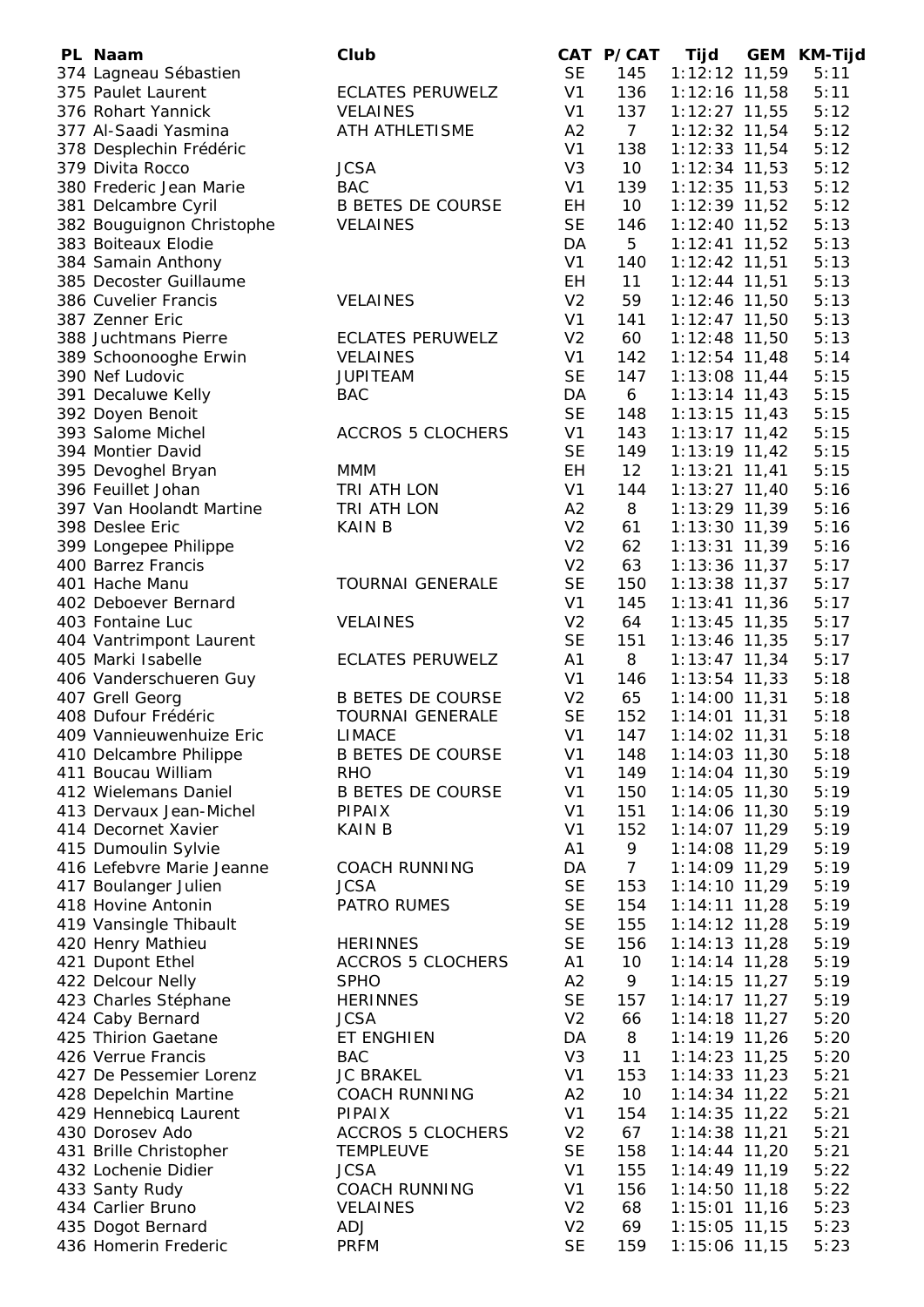| PL Naam                                         | Club                       |                             | CAT P/CAT  | Tijd                             | GEM | KM-Tijd      |
|-------------------------------------------------|----------------------------|-----------------------------|------------|----------------------------------|-----|--------------|
| 437 Rocquerelle Thomas                          |                            | <b>SE</b>                   | 160        | $1:15:15$ 11,12                  |     | 5:24         |
| 438 Leclercq Sybille                            | <b>KAIN B</b>              | A2                          | 11         | $1:15:21$ 11,11                  |     | 5:24         |
| 439 Masquilier Sara                             |                            | A1                          | 11         | $1:15:23$ 11,10                  |     | 5:24         |
| 440 Herbinaux Laurie                            |                            | DA                          | 9          | 1:15:26 11,10                    |     | 5:24         |
| 441 Deconinck Jean Marie                        | <b>TORTUES MESLINOISES</b> | V <sub>2</sub>              | 70         | 1:15:27 11,09                    |     | 5:25         |
| 442 Lacroix Marie                               |                            | DA                          | 10         | 1:15:28 11,09                    |     | 5:25         |
| 443 Decoen Mathieu                              |                            | <b>SE</b>                   | 161        | 1:15:29 11,09                    |     | 5:25         |
| 444 Leroy Pascal                                | <b>JC BECLERS</b>          | A2                          | 12         | $1:15:45$ 11,05                  |     | 5:26         |
| 445 Deronne Mathieu                             |                            | V <sub>1</sub>              | 157        | 1:15:49 11,04                    |     | 5:26         |
| 446 Clement Georges                             | <b>PIPAIX</b>              | <b>SE</b>                   | 162        | $1:15:52$ 11,03                  |     | 5:26         |
| 447 Cambrai Christine                           | <b>ECLATES PERUWELZ</b>    | A1                          | 12         | 1:15:53 11,03                    |     | 5:26         |
| 448 Delonville Daniel                           | <b>VELAINES</b>            | V <sub>3</sub>              | 12         | $1:15:54$ 11,03                  |     | 5:26         |
| 449 Reybroeck Laurence                          | <b>ECLATES PERUWELZ</b>    | A1                          | 13         | 1:15:55 11,03                    |     | 5:27         |
| 450 Castagna Mario                              | <b>ACG</b>                 | V <sub>3</sub>              | 13         | 1:15:58 11,02                    |     | 5:27         |
| 451 Chavatte Roger                              | <b>ACG</b>                 | V <sub>3</sub>              | 14         | 1:15:59 11,02                    |     | 5:27         |
| 452 Odent Stéphane                              |                            | V <sub>1</sub>              | 158        | $1:16:00$ 11,01                  |     | 5:27         |
| 453 Mahée Xavier                                |                            | V <sub>1</sub>              | 159        | $1:16:01$ 11,01                  |     | 5:27         |
| 454 Wattiez Johan                               | <b>ECLATES PERUWELZ</b>    | V <sub>1</sub>              | 160        | $1:16:02$ 11,01                  |     | 5:27         |
| 455 Goeders Claudy                              |                            | V <sub>2</sub>              | 71         | 1:16:04 11,00                    |     | 5:27         |
| 456 De Backer Dave                              | <b>FLOBECQ</b>             | <b>SE</b>                   | 163        | 1:16:10 10,99                    |     | 5:28         |
| 457 Duc Eric                                    | <b>JCSA</b>                | V <sub>1</sub>              | 161        | $1:16:16$ 10,97                  |     | 5:28         |
| 458 Coupe Francis                               | <b>KAIN B</b>              | V <sub>3</sub>              | 15         | $1:16:17$ 10,97                  |     | 5:28         |
| 459 Demitri Cosimo                              | <b>TORTUES MESLINOISES</b> | V <sub>2</sub>              | 72         | $1:16:18$ 10,97                  |     | 5:28         |
| 460 Goemaere Bart                               | <b>TRIGT</b>               | <b>SE</b>                   | 164        | 1:16:24 10,96                    |     | 5:29         |
| 461 Luchtens Michel                             | <b>MAISON DU BIEN ETRE</b> | V <sub>1</sub><br><b>SE</b> | 162<br>165 | 1:16:25 10,95                    |     | 5:29<br>5:29 |
| 462 Depauw Mickael                              | <b>JCSA</b>                | V <sub>1</sub>              | 163        | 1:16:26 10,95<br>$1:16:27$ 10,95 |     | 5:29         |
| 463 Dezeque Dominique<br>464 Verhaeghe. Patrick | <b>JCSA</b>                | V <sub>2</sub>              | 73         | $1:16:28$ 10,95                  |     | 5:29         |
| 465 Vandoorne Franky                            | <b>JCSA</b>                | V <sub>2</sub>              | 74         | 1:16:29 10,94                    |     | 5:29         |
| 466 Michel Jacques                              |                            | V <sub>2</sub>              | 75         | $1:16:32$ 10,94                  |     | 5:29         |
| 467 Carlier Jean Marie                          | <b>JCSA</b>                | V <sub>2</sub>              | 76         | $1:16:33$ 10,93                  |     | 5:29         |
| 468 Manteau Guillaume                           |                            | <b>SE</b>                   | 166        | $1:16:34$ 10,93                  |     | 5:29         |
| 469 Lemaire Frederic                            |                            | V <sub>1</sub>              | 164        | 1:16:39 10,92                    |     | 5:30         |
| 470 Deroubaix Francois                          | POPUELLES DREAM TEAM       | <b>SE</b>                   | 167        | 1:16:40 10,92                    |     | 5:30         |
| 471 Dubois Jean Marie                           | <b>JCSA</b>                | V <sub>2</sub>              | 77         | $1:16:43$ 10,91                  |     | 5:30         |
| 472 Delmarre Pierre                             | <b>TEMPLEUVE</b>           | V <sub>2</sub>              | 78         | $1:16:44$ 10,91                  |     | 5:30         |
| 473 Vast Catherine                              | ET ENGHIEN                 | DA                          | 11         | 1:16:46 10,90                    |     | 5:30         |
| 474 Boyen Patrick                               | ET ENGHIEN                 | <b>SE</b>                   | 168        | $1:16:47$ 10,90                  |     | 5:30         |
| 475 Dereux Francis                              | <b>BERLIERE</b>            | V <sub>3</sub>              | 16         | 1:16:51 10,89                    |     | 5:31         |
| 476 Depauw Marc                                 |                            | V <sub>1</sub>              | 165        | 1:16:52 10,89                    |     | 5:31         |
| 477 Haubruge Sebastien                          | UN GARS-UNE FILLE          | V <sub>1</sub>              | 166        | 1:16:53 10,89                    |     | 5:31         |
| 478 Evrard Fabienne                             |                            | A2                          | 13         | 1:16:54 10,88                    |     | 5:31         |
| 479 Debourse Philippe                           | <b>SPHO</b>                | V <sub>2</sub>              | 79         | $1:16:55$ 10,88                  |     | 5:31         |
| 480 Stevens Laurent                             |                            | <b>SE</b>                   | 169        | $1:17:00$ 10,87                  |     | 5:31         |
| 481 Leclercq Nancy                              | <b>KAIN B</b>              | A2                          | 14         | 1:17:05 10,86                    |     | 5:32         |
| 482 Pluquet Marc                                | RUS HERSEAUX               | V <sub>2</sub>              | 80         | 1:17:06 10,86                    |     | 5:32         |
| 483 Verbeure Jonathan                           |                            | <b>SE</b>                   | 170        | $1:17:07$ 10,85                  |     | 5:32         |
| 484 Wauquiez Bernard                            | <b>BAC</b>                 | V <sub>3</sub>              | 17         | 1:17:09 10,85                    |     | 5:32         |
| 485 Devaere Marine                              |                            | DA                          | 12         | $1:17:11$ 10,84                  |     | 5:32         |
| 486 Dumortier Marie                             | <b>SUKCESTFOU</b>          | DA                          | 13         | $1:17:12$ 10,84                  |     | 5:32         |
| 487 Seynaeve Serge                              | MMM                        | V <sub>2</sub>              | 81         | $1:17:14$ 10,84                  |     | 5:32         |
| 488 Legros David                                | <b>LIMACE</b>              | <b>SE</b>                   | 171        | $1:17:16$ 10,83                  |     | 5:32         |
| 489 Leclercq Anne                               |                            | A1                          | 14         | $1:17:18$ 10,83                  |     | 5:32         |
| 490 Coeuret Laurent                             | <b>BAC</b>                 | <b>SE</b>                   | 172        | $1:17:19$ 10,83                  |     | 5:33         |
| 491 Hautecoeur Laurent                          | <b>LBBH GROUP</b>          | V <sub>1</sub>              | 167        | $1:17:29$ 10,80                  |     | 5:33         |
| 492 Wattecamps David                            |                            | V <sub>1</sub>              | 168        | $1:17:30$ 10,80                  |     | 5:33         |
| 493 Florquin Sandrine                           |                            | DA                          | 14         | $1:17:32$ 10,80                  |     | 5:33         |
| 494 Miralles Diego                              |                            | <b>SE</b>                   | 173        | 1:17:33 10,79                    |     | 5:34         |
| 495 Guysens Francis                             | <b>CRAZY WHEELS</b>        | V <sub>3</sub>              | 18         | $1:17:34$ 10,79                  |     | 5:34         |
| 496 Potar Sylvia                                | SUKCESTFOU                 | A1                          | 15         | $1:17:44$ 10,77                  |     | 5:34         |
| 497 Delcroix Luc                                |                            | V <sub>1</sub>              | 169        | $1:17:57$ 10,74                  |     | 5:35         |
| 498 Meurisse Jean                               | <b>SPHO</b>                | V <sub>2</sub>              | 82         | 1:18:00 10,73                    |     | 5:35         |
| 499 Desmette Christophe                         |                            | V <sub>1</sub>              | 170        | 1:18:03 10,72                    |     | 5:36         |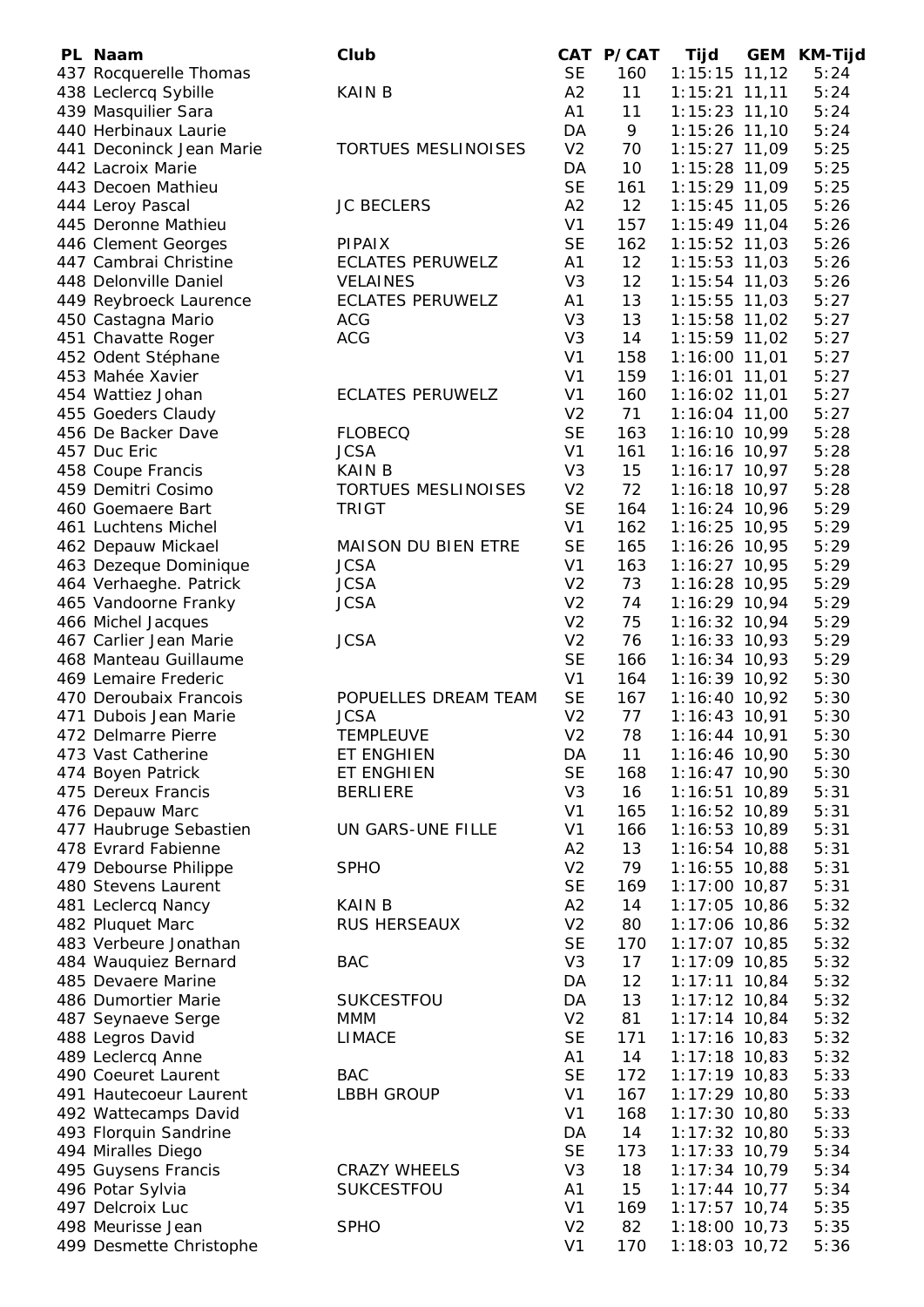| PL Naam                      | Club                       |                | CAT P/CAT      | Tijd                           | <b>GEM</b> | <b>KM-Tijd</b> |
|------------------------------|----------------------------|----------------|----------------|--------------------------------|------------|----------------|
| 500 Vandenhoven Antoine      | <b>JFL TEAM</b>            | <b>SE</b>      | 174            | 1:18:04 10,72                  |            | 5:36           |
| 501 Pennequin Sacha          | <b>SPHO</b>                | <b>SE</b>      | 175            | 1:18:07 10,71                  |            | 5:36           |
| 502 Verbanck Josiane         | JC ERWETEGEM               | A <sub>3</sub> | $\overline{2}$ | $1:18:11$ 10,71                |            | 5:36           |
| 503 Winterbeek Caroline      | <b>HERINNES</b>            | A1             | 16             | 1:18:20 10,69                  |            | 5:37           |
| 504 Vansteenbrugge Dominique | <b>HERINNES</b>            | A1             | 17             | 1:18:24 10,68                  |            | 5:37           |
| 505 Leman Nicolas            |                            | V <sub>1</sub> | 171            | $1:18:25$ 10,67                |            | 5:37           |
| 506 Carpentier Joel          | <b>VELAINES</b>            | V <sub>2</sub> | 83             | 1:18:26 10,67                  |            | 5:37           |
| 507 Bevernaegie Chris        |                            | <b>SE</b>      | 176            | 1:18:29 10,66                  |            | 5:38           |
| 508 Poulaert Gery            | PIPAIX                     | V <sub>1</sub> | 172            | 1:18:35 10,65                  |            | 5:38           |
| 509 Vieira Ramos Alexandre   |                            | <b>SE</b>      | 177            | 1:18:38 10,64                  |            | 5:38           |
| 510 Dufour Line              | <b>VELAINES</b>            | A2             | 15             | $1:18:43$ 10,63                |            | 5:39           |
| 511 Meurist Joel             | <b>BAC</b>                 | V <sub>1</sub> | 173            | $1:18:52$ 10,61                |            | 5:39           |
| 512 Noulez Dimitri           |                            | <b>SE</b>      | 178            | $1:18:55$ 10,61                |            | 5:39           |
| 513 Degavre Noémie           |                            | DA             | 15             | 1:19:01 10,59                  |            | 5:40           |
| 514 Moreau Christophe        |                            | <b>SE</b>      | 179            | 1:19:03 10,59                  |            | 5:40           |
| 515 Bienfait Sébastien       |                            | <b>SE</b>      | 180            | 1:19:04 10,59                  |            | 5:40           |
| 516 Delbecke Pascal          |                            | V <sub>2</sub> | 84             | 1:19:05 10,58                  |            | 5:40           |
| 517 Stygelbout Pierre-Jean   |                            | V <sub>2</sub> | 85             | $1:19:13$ 10,57                |            | 5:41           |
| 518 Marquant Thierry         | <b>HERINNES</b>            | V <sub>1</sub> | 174            | 1:19:16 10,56                  |            | 5:41           |
| 519 Deberdt Dany             | <b>JCSA</b>                | V <sub>3</sub> | 19             | 1:19:20 10,55                  |            | 5:41           |
| 520 Lefebvre Norbert         | <b>VELAINES</b>            | V <sub>1</sub> | 175            |                                |            | 5:42           |
|                              |                            | <b>SE</b>      | 181            | 1:19:26 10,54<br>1:19:35 10,52 |            |                |
| 521 Regnart Julien           |                            |                |                |                                |            | 5:42           |
| 522 Van De Walle Luc         |                            | V <sub>2</sub> | 86             | 1:19:36 10,52                  |            | 5:42           |
| 523 Teresinski Bernard       | <b>PIPAIX</b>              | V <sub>1</sub> | 176            | $1:19:37$ 10,51                |            | 5:42           |
| 524 Richoux Benedicte        | <b>VELAINES</b>            | A1             | 18             | $1:19:38$ 10,51                |            | 5:43           |
| 525 Moreau Rita              | <b>ECLA</b>                | A3             | 3              | $1:19:40$ 10,51                |            | 5:43           |
| 526 Hernou Marc              |                            | V <sub>2</sub> | 87             | $1:19:41$ 10,50                |            | 5:43           |
| 527 Bernard Jacques          |                            | V <sub>2</sub> | 88             | 1:19:42 10,50                  |            | 5:43           |
| 528 Bargibant Patrick        | <b>ZP TOURNAISIS</b>       | V <sub>1</sub> | 177            | $1:19:50$ 10,48                |            | 5:43           |
| 529 De Coninck Hubert        | <b>CAP TEAM</b>            | V <sub>1</sub> | 178            | $1:19:51$ 10,48                |            | 5:43           |
| 530 Dufour Olivier           | <b>TOURNAI GENERALE</b>    | V <sub>1</sub> | 179            | $1:19:58$ 10,47                |            | 5:44           |
| 531 De Vos Patrice           |                            | V <sub>2</sub> | 89             | $1:20:01$ 10,46                |            | 5:44           |
| 532 Bultot Jean Marie        | <b>MAHYMOBILE</b>          | V <sub>3</sub> | 20             | $1:20:04$ 10,45                |            | 5:44           |
| 533 Noullet Claude           | <b>BERLIERE</b>            | V <sub>3</sub> | 21             | 1:20:06 10,45                  |            | 5:45           |
| 534 Moulin Olivier           |                            | V <sub>1</sub> | 180            | $1:20:16$ 10,43                |            | 5:45           |
| 535 Delrue Maxence           |                            | <b>SE</b>      | 182            | $1:20:20$ 10,42                |            | 5:46           |
| 536 Dumortier Jules          | <b>BAC</b>                 | V4             | $\mathbf{1}$   | 1:20:25 10,41                  |            | 5:46           |
| 537 Surquin Frederic         | <b>ZP TOURNAISIS</b>       | V <sub>1</sub> | 181            | 1:20:37 10,38                  |            | 5:47           |
| 538 Fervaille Fabienne       | PIPAIX                     | A2             | 16             | $1:20:43$ 10,37                |            | 5:47           |
| 539 Viaene David             | <b>PIPAIX</b>              | <b>SE</b>      | 183            | $1:20:44$ 10,37                |            | 5:47           |
| 540 Carlier Etienne          | <b>PRFM</b>                | V <sub>2</sub> | 90             | 1:20:46 10,36                  |            | 5:47           |
| 541 Musitelli Angèle         |                            | A1             | 19             | 1:20:50 10,35                  |            | 5:48           |
| 542 Beck Jacques             | <b>LESDAIN D LA MER</b>    | V <sub>1</sub> | 182            | $1:20:51$ 10,35                |            | 5:48           |
| 543 Leclercq Philippe        | <b>ACCROS 5 CLOCHERS</b>   | V <sub>1</sub> | 183            | 1:20:54 10,35                  |            | 5:48           |
| 544 Docquier Vincent         |                            | V <sub>1</sub> | 184            | $1:20:55$ 10,34                |            | 5:48           |
| 545 Descamps Pierre-Louis    |                            | <b>SE</b>      | 184            | 1:20:58 10,34                  |            | 5:48           |
| 546 Dumont Ariane            | <b>SPHO</b>                | A <sub>3</sub> | $\overline{4}$ | $1:21:01$ 10,33                |            | 5:48           |
| 547 Bayart Francoise         |                            | A2             | 17             | $1:21:02$ 10,33                |            | 5:49           |
| 548 Catfolis Damien          |                            | <b>SE</b>      | 185            | $1:21:05$ 10,32                |            | 5:49           |
| 549 Ottevaere Christophe     | ADJ                        | V <sub>1</sub> | 185            | 1:21:08 10,32                  |            | 5:49           |
| 550 Clerx Isabelle           | <b>SPHO</b>                | A2             | 18             | $1:21:10$ 10,31                |            | 5:49           |
| 551 Orlandi Jean-Marie       | <b>TEMPLEUVE</b>           | V <sub>3</sub> | 22             | $1:21:12$ 10,31                |            | 5:49           |
| 552 Grell Maité              | <b>B BETES DE COURSE</b>   | DA             | 16             | $1:21:14$ 10,30                |            | 5:49           |
| 553 Strobbe Yves             | <b>VELAINES</b>            | V <sub>2</sub> | 91             | $1:21:23$ 10,28                |            | 5:50           |
| 554 Giacomello Norge         | ROAD RUNNING TOURNAI       | V <sub>1</sub> | 186            | $1:21:25$ 10,28                |            | 5:50           |
| 555 Cousse Christophe        | <b>VELAINES</b>            | V <sub>1</sub> | 187            | 1:21:26 10,28                  |            | 5:50           |
| 556 Faucher Elsa             |                            | DA             | 17             | $1:21:28$ 10,27                |            | 5:50           |
| 557 Cabre Jean Francois      | <b>RHO</b>                 | <b>SE</b>      | 186            | $1:21:29$ 10,27                |            | 5:50           |
| 558 Casier Ariane            | <b>SPHO</b>                | A <sub>3</sub> | 5              | $1:21:38$ 10,25                |            | 5:51           |
| 559 Lotens Anaïs             | <b>TORTUES MESLINOISES</b> | DA             | 18             | $1:21:39$ 10,25                |            | 5:51           |
| 560 Bernus Philippe          | <b>KAIN B</b>              | V <sub>2</sub> | 92             | $1:21:45$ 10,24                |            | 5:52           |
| 561 Lust Eric                |                            | V <sub>1</sub> | 188            | $1:21:47$ 10,23                |            | 5:52           |
| 562 Delcourt Arnaud          |                            | <b>SE</b>      | 187            | $1:21:49$ 10,23                |            | 5:52           |
|                              |                            |                |                |                                |            |                |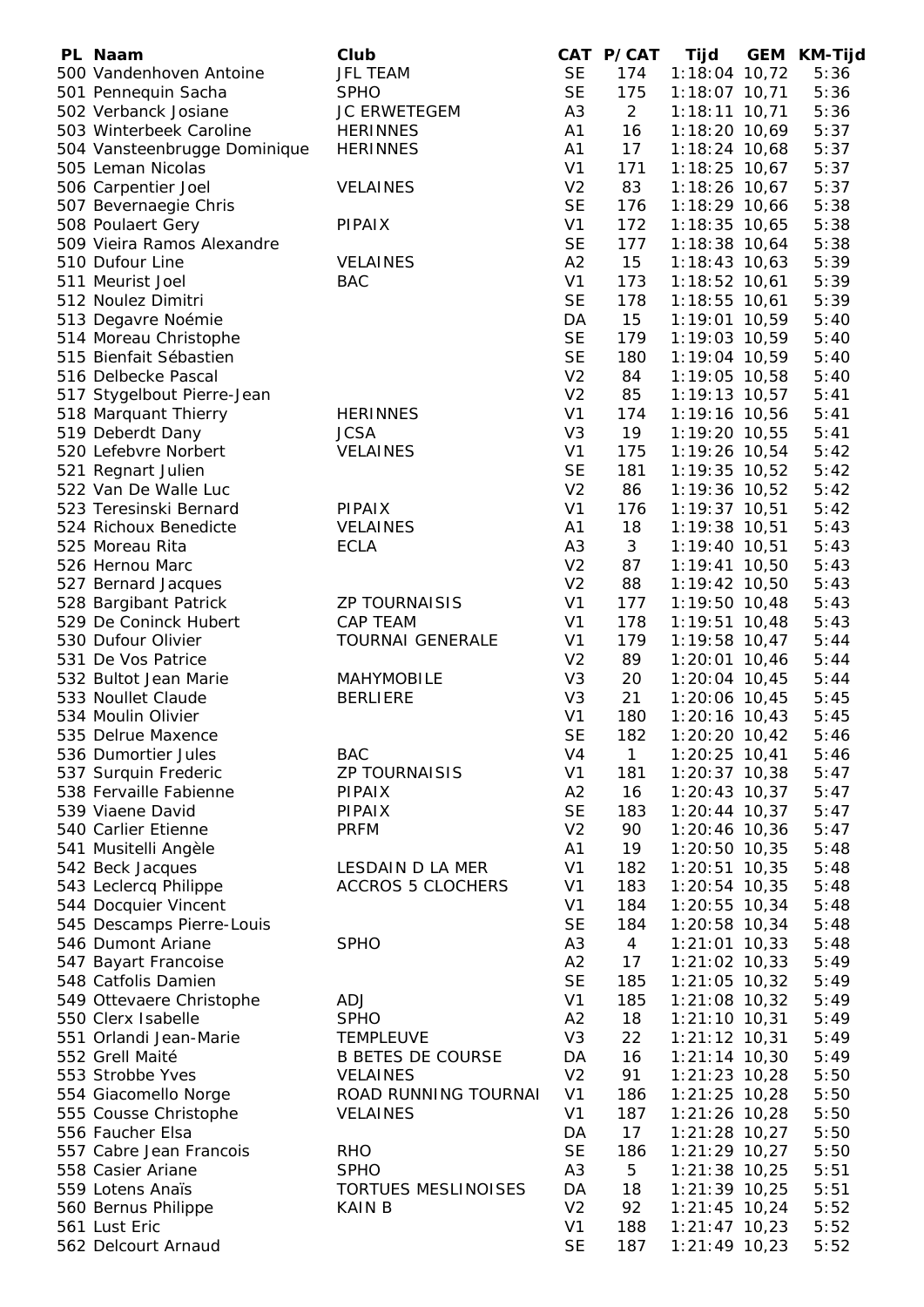| PL Naam                                        | Club                                 |                                  | CAT P/CAT | Tijd                              | <b>GEM</b> | <b>KM-Tijd</b> |
|------------------------------------------------|--------------------------------------|----------------------------------|-----------|-----------------------------------|------------|----------------|
| 563 Durieux Agnes                              | RAIDLIGHT                            | A1                               | 20        | $1:21:50$ 10,23                   |            | 5:52           |
| 564 Himpe Elie                                 | <b>ECLATES PERUWELZ</b>              | A1                               | 21        | $1:21:51$ 10,23                   |            | 5:52           |
| 565 Vangheluwe Patrick                         | <b>VELAINES</b>                      | V <sub>2</sub>                   | 93        | $1:21:52$ 10,22                   |            | 5:52           |
| 566 Safy Yves                                  |                                      | V <sub>1</sub>                   | 189       | $1:22:05$ 10,20                   |            | 5:53           |
| 567 Velghe Stéphane                            | <b>B BETES DE COURSE</b>             | V <sub>2</sub>                   | 94        | $1:22:12$ 10,18                   |            | 5:54           |
| 568 Bernard Cécile                             | <b>TDT</b>                           | A1                               | 22        | $1:22:15$ 10,18                   |            | 5:54           |
| 569 Lebrun Antoine                             |                                      | EH                               | 13        | $1:22:16$ 10,17                   |            | 5:54           |
| 570 Murenu Consuela                            | <b>ADDM OGY</b>                      | DA                               | 19        | $1:22:19$ 10,17                   |            | 5:54           |
| 571 Weytsman Céline                            | <b>COACH RUNNING</b>                 | DA                               | 20        | 1:22:26 10,15                     |            | 5:55           |
| 572 Peutte Sylvie                              | <b>VELAINES</b>                      | A1                               | 23        | $1:22:29$ 10,15                   |            | 5:55           |
| 573 Bequet Yannick                             | <b>BERLIERE</b>                      | A1                               | 24        | $1:22:34$ 10,14                   |            | 5:55           |
| 574 Bayart Christine                           |                                      | A2                               | 19        | $1:22:35$ 10,14                   |            | 5:55           |
| 575 Denis Gregory                              |                                      | V <sub>1</sub>                   | 190       | $1:22:38$ 10,13                   |            | 5:55           |
| 576 Ergo Philippe                              | <b>HERINNES</b>                      | V <sub>1</sub>                   | 191       | $1:22:39$ 10,13                   |            | 5:55           |
| 577 Devenyns Cécile                            |                                      | DA                               | 21        | $1:22:48$ 10,11                   |            | 5:56           |
| 578 Dogot Pierre                               | ADJ                                  | V <sub>2</sub>                   | 95        | $1:22:49$ 10,11                   |            | 5:56           |
| 579 Hempte Sylvie                              | <b>VELAINES</b>                      | A2                               | 20        | 1:22:55 10,09                     |            | 5:57           |
| 580 Vannieuwenhuyse Françoise                  |                                      | A1                               | 25        | 1:22:56 10,09                     |            | 5:57           |
| 581 Louvieaux Damien                           | <b>KAIN B</b>                        | V <sub>1</sub>                   | 192       | $1:23:01$ 10,08                   |            | 5:57           |
| 582 Moulin Stephane                            | <b>ACCROS 5 CLOCHERS</b>             | V <sub>1</sub>                   | 193       | $1:23:05$ 10,07                   |            | 5:57           |
| 583 Dubuisson Patrick                          | <b>BAC</b>                           | V <sub>2</sub>                   | 96        | $1:23:10$ 10,06                   |            | 5:58           |
| 584 Verbrugghe Bernard                         | <b>MMM</b>                           | V <sub>3</sub>                   | 23        | $1:23:13$ 10,06                   |            | 5:58           |
| 585 Dauw Fanny                                 |                                      | A1<br><b>SE</b>                  | 26        | $1:23:14$ 10,06                   |            | 5:58           |
| 586 Dumortier Clement                          | <b>SUKCESTFOU</b>                    | A2                               | 188       | $1:23:21$ 10,04                   |            | 5:58           |
| 587 Lequenne Anne                              | <b>VELAINES</b>                      | A1                               | 21<br>27  | $1:23:26$ 10,03<br>$1:23:45$ 9,99 |            | 5:59<br>6:00   |
| 588 Moutury Coralie<br>589 Masure Michael      |                                      | <b>SE</b>                        | 189       | $1:24:02$ 9,96                    |            | 6:01           |
| 590 Steinier Eric                              |                                      | V <sub>1</sub>                   | 194       | $1:24:18$ 9,93                    |            | 6:03           |
| 591 Feys Nicolas                               | <b>ACCROS 5 CLOCHERS</b>             | <b>SE</b>                        | 190       | $1:24:20$ 9,92                    |            | 6:03           |
| 592 Thaon Michelle                             | <b>ECLATES PERUWELZ</b>              | A2                               | 22        | 1:24:23                           | 9,92       | 6:03           |
| 593 Dervaux Gaetan                             | <b>AC BECLERS</b>                    | <b>SE</b>                        | 191       | 1:24:42                           | 9,88       | 6:04           |
| 594 Defoirdt Stefaan                           |                                      | V <sub>2</sub>                   | 97        | 1:24:45                           | 9,88       | 6:05           |
| 595 Duquesnes Francoise                        | <b>VELAINES</b>                      | A2                               | 23        | 1:25:10                           | 9,83       | 6:06           |
| 596 Pierquin Sabine                            | <b>HERINNES</b>                      | A2                               | 24        | 1:25:14                           | 9,82       | 6:07           |
| 597 Frederic Marie-Chantal                     | <b>VELAINES</b>                      | A2                               | 25        | $1:25:18$ 9,81                    |            | 6:07           |
| 598 Chamart Caroline                           | <b>JC BECLERS</b>                    | A <sub>2</sub>                   | 26        | $1:25:20$ 9,81                    |            | 6:07           |
| 599 Ghislain Marc                              | <b>TMG</b>                           | V <sub>1</sub>                   | 195       | 1:25:21                           | 9,81       | 6:07           |
| 600 Dachy Jean Paul                            | <b>KAIN B</b>                        | V <sub>3</sub>                   | 24        | 1:25:25                           | 9,80       | 6:07           |
| 601 Kouhou Hassan                              | <b>JCSA</b>                          | V <sub>2</sub>                   | 98        | 1:25:26                           | 9,80       | 6:07           |
| 602 Goemaere Dolores                           | <b>COACH RUNNING</b>                 | DA                               | 22        | 1:25:34                           | 9,78       | 6:08           |
| 603 Grulois Dimitri                            |                                      | <b>SE</b>                        | 192       | 1:25:41                           | 9,77       | 6:09           |
| 604 Rombaut Nicolas                            | <b>TRIATH</b>                        | <b>SE</b>                        | 193       | 1:25:42                           | 9,77       | 6:09           |
| 605 Guilluy Véronique                          | <b>BERLIERE</b>                      | A2                               | 27        | 1:25:49                           | 9,75       | 6:09           |
| 606 Dassonville Hélène                         |                                      | DA                               | 23        | 1:25:54                           | 9,74       | 6:09           |
| 607 Neerdaels Guido                            |                                      | V <sub>1</sub>                   | 196       | 1:26:10                           | 9,71       | 6:11           |
| 608 Desmont Catherine                          | UN GARS-UNE FILLE                    | A1                               | 28        | 1:26:14                           | 9,71       | 6:11           |
| 609 Strubbe Olivier                            | <b>PIPAIX</b>                        | <b>SE</b>                        | 194       | 1:26:31                           | 9,67       | 6:12           |
| 610 Giacomello Oreste                          | ROAD RUNNING TOURNAI                 | V <sub>2</sub>                   | 99        | 1:26:42                           | 9,65       | 6:13           |
| 611 Grulois Michael                            |                                      | <b>SE</b>                        | 195       | 1:26:55                           | 9,63       | 6:14           |
| 612 De Neve Chantal                            | <b>ST SAUVEUR</b>                    | A2                               | 28        | 1:27:05                           | 9,61       | 6:15           |
| 613 Menart Cedric                              | <b>BAC</b>                           | <b>SE</b>                        | 196       | 1:27:06                           | 9,61       | 6:15           |
| 614 Doyen Marie                                |                                      | DA                               | 24        | $1:27:13$ 9,60                    |            | 6:15           |
| 615 Goetvinck Marina                           | <b>TORTUES MESLINOISES</b>           | A2                               | 29        | $1:27:14$ 9,59                    |            | 6:15           |
| 616 Depelchin Daniel                           | <b>BAC</b>                           | V <sub>2</sub>                   | 100       | $1:27:15$ 9,59                    |            | 6:15           |
| 617 Van Coppenolle Guillaume                   |                                      | <b>SE</b>                        | 197       | $1:27:16$ 9,59                    |            | 6:15           |
| 618 Fontaine Fabienne                          | <b>JCSA</b>                          | A2                               | 30        | $1:27:17$ 9,59                    |            | 6:15           |
| 619 Funduk Stéphanie                           |                                      | A1                               | 29        | 1:27:37                           | 9,55       | 6:17           |
| 620 Montignie Jean Jacques                     | <b>HERINNES</b>                      | V <sub>1</sub>                   | 197       | 1:27:39                           | 9,55       | 6:17           |
| 621 Galant Jean Marie                          | <b>TORTUES MESLINOISES</b>           | V <sub>3</sub>                   | 25        | 1:28:00                           | 9,51       | 6:18           |
| 622 Vandecaveye Corenthin                      |                                      | <b>SE</b>                        | 198       | $1:28:04$ 9,50                    |            | 6:19           |
| 623 Waucquez Alain<br>624 Dutilleul Anne Marie | <b>TDT</b>                           | V <sub>1</sub>                   | 198<br>6  | 1:28:18                           | 9,48       | 6:20           |
|                                                | <b>VELAINES</b><br><b>NEOS HEULE</b> | A <sub>3</sub><br>V <sub>3</sub> |           | 1:28:26<br>$1:28:27$ 9,46         | 9,46       | 6:20           |
| 625 Becquaert Eddy                             |                                      |                                  | 26        |                                   |            | 6:20           |